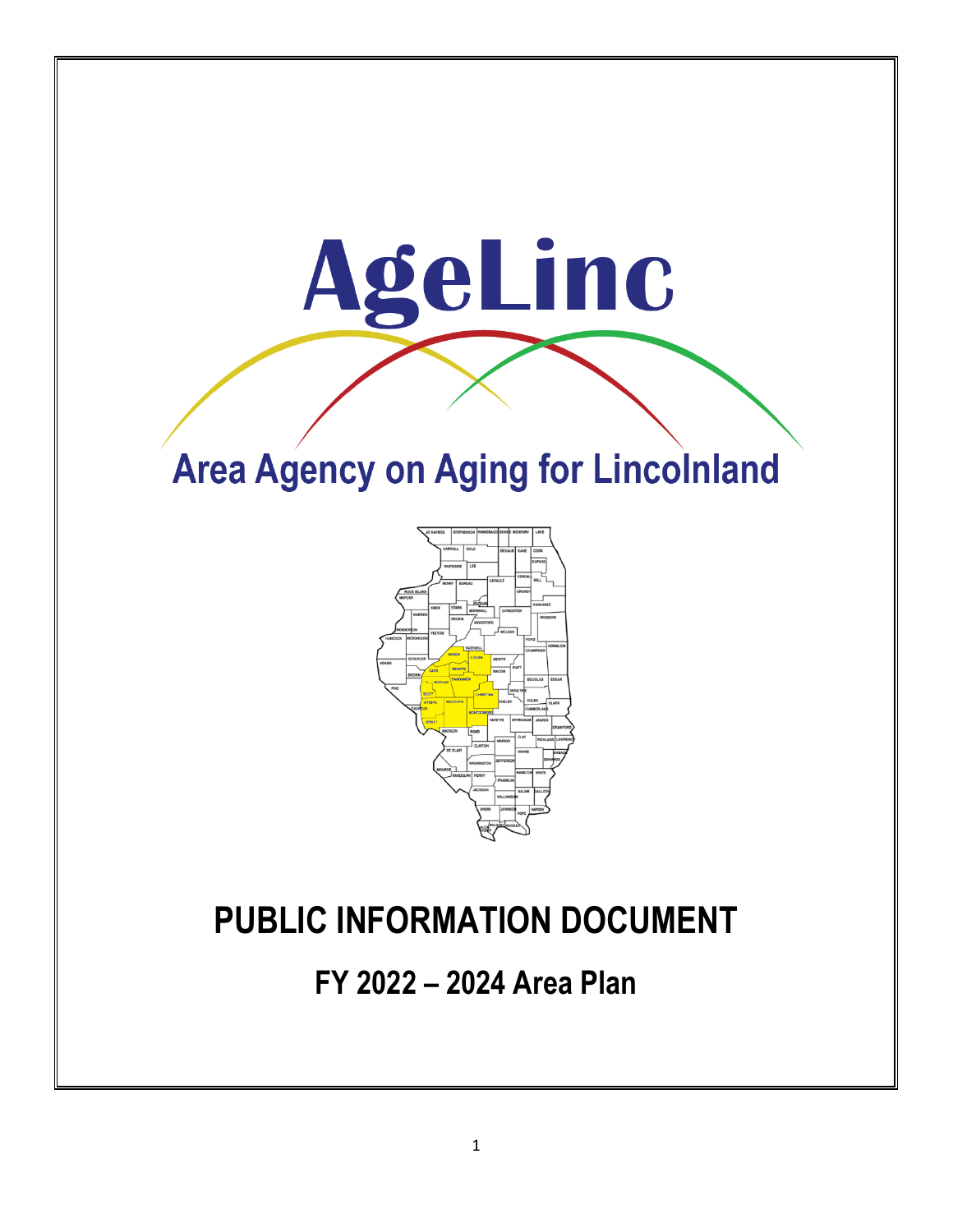#### **Introduction**

The Area Agency on Aging for Lincolnland, Inc. (AgeLinc) is finalizing its FY 2022-2024 Area Plan. This plan includes programs, services, and other activities funded under the Older Americans Act and through the Illinois Department on Aging.

**Purpose of the Public Information Document**: This document contains a summary of important elements of the Area Plan. It is designed to facilitate public understanding of AgeLinc's efforts to address current service needs and trends facing the aging population, caregivers, and their families in the 12-county planning and service area. **Copies and links for this Public Information Document will be made available beginning April 18, 2022** at the AgeLinc office located at 2731 S. MacArthur Blvd in Springfield 62704, the AgeLinc Facebook Page, and at [http://www.agelinc.org.](http://www.agelinc.org/) Copies and links will also be made available at all AgeLinc provider locations, e-mailed to existing clients and support agencies through AgeLinc's Constant Contact platform, mailed or e-mailed to members of the community on request, and will also be available at senior service locations in the counties identified as the focus of the Public Hearings for the FY 2022- 2024 Area Plan. To request a copy of the FY 2022- 2024 Public Information Document, interested parties can contact AgeLinc at 217-787-9234 or at [info@agelinc.org.](mailto:info@agelinc.org)

### **Public Hearings**

**The purpose of Public Hearings** is to accept testimony from interested members of the community on the service needs (both met and un-met) of the aging population, caregivers, and their families in the Planned Service Area (PSA) 07. The Public Hearings also provide an opportunity to discuss the focus of the 2022-2024 programming highlighted in the **Public Information Document** and the **FY22-24 Area Plan**. Three (3) counties on the PSA07 have been selected as the focus of these Public Hearings, although any resident of the 12-country service area is welcome to attend and offer testimony. Public Hearings have been scheduled via WebEx to provide for the continued safety of service area residents during the COVID-19 Pandemic and can be accessed at [www.agelinc.org,](http://www.agelinc.org/) on AgeLinc's Facebook page, or via individual invitation. Interested parties can request links or phone numbers for the Public Hearings at (217)787-9234 or info@agelinc.org. Area residents will have approximately three (3) weeks to review the **Public Information Document** and contact the AgeLinc directly with any questions or concerns. Testimony or comments may be presented verbally or in writing. Those present at the public hearing are encouraged to submit a written copy of comments. If you are not able to attend the public hearing, you are encouraged to submit a written testimony, which is **due no later than 4:00 p.m. on May 25th, 2022**. A Summary of oral and written testimony regarding the 2022-2024 Area Plan will be presented to AgeLinc's Advisory Council and the Board of Directors and will also be forwarded to the Illinois Department on Aging (IDOA) on or before July 1, 2022. At the public hearings, one hour will be allotted to accept testimony. Public Hearings are scheduled as follows.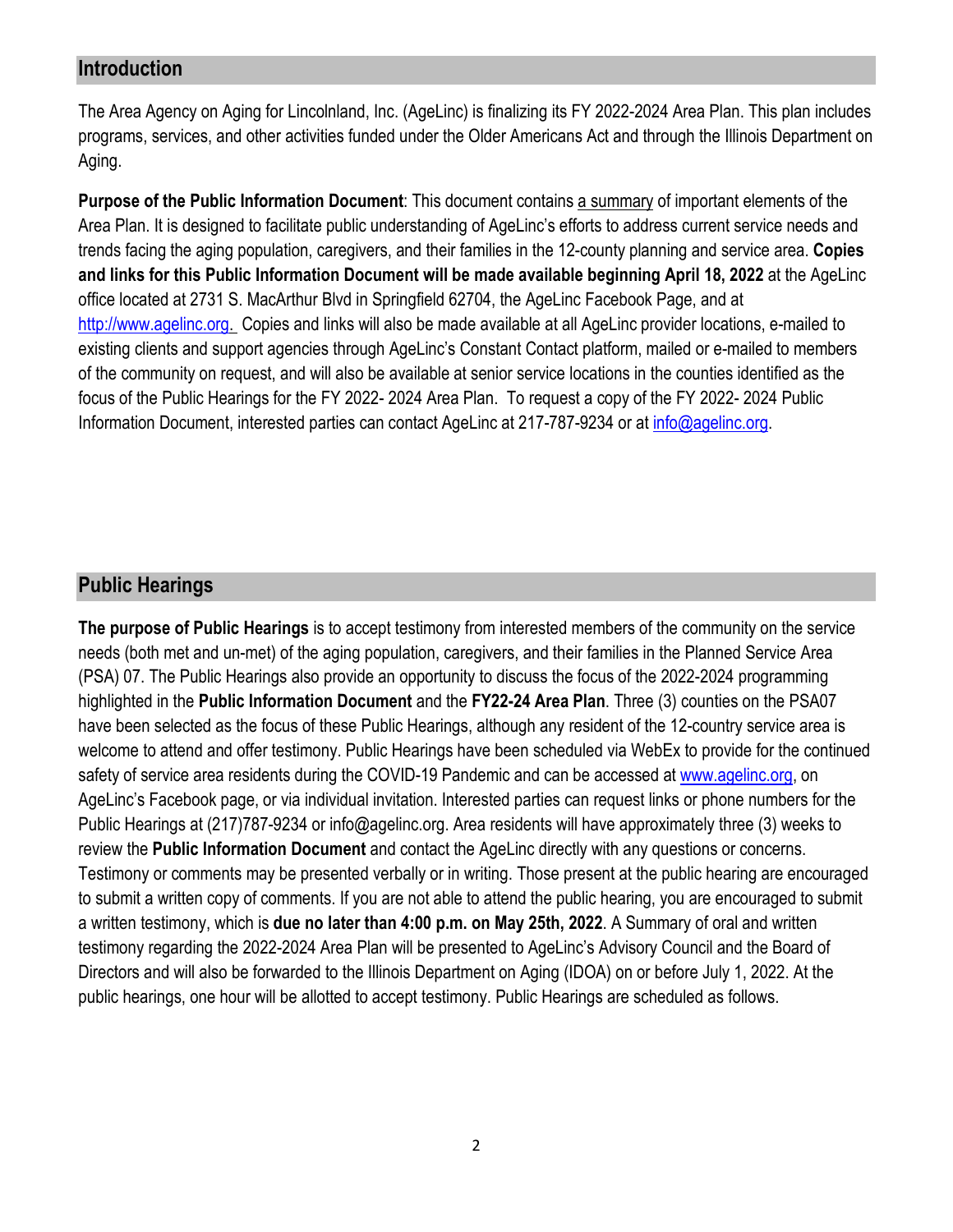#### **Tuesday, May 17th, 2022**

#### **9-10 am - Menard County**

<https://us06web.zoom.us/j/81395756173?pwd=VnJ5cHhNckQxTHJySk44YnhmVFVBdz09>

Meeting ID: 813 9575 6173 Passcode: Km^Jz0T1

Dial by your location +1 312 626 6799

Meeting ID: 813 9575 6173 Passcode: 59243071

For more information: 217.787.9234 / [agelinc.org](https://agelinc.org/) / [info@agelinc.org](mailto:info@agelinc.org)

**Tuesday, May 17th, 2022**

#### **1-2 pm - Greene County**

<https://us06web.zoom.us/j/88473966185?pwd=ZDBjb2xwcjF1QXFXbE54MktXaUxmUT09>

Meeting ID: 884 7396 6185 Passcode: i\$4NxN2G

Dial by your location +1 312 626 6799

Meeting ID: 884 7396 6185 Passcode: 75012234

For more information: 217.787.9234 / [agelinc.org /](https://agelinc.org/) [info@agelinc.org](mailto:info@agelinc.org)

#### **Wednesday, May 18th, 2022**

#### **9-10 am - Montgomery County**

<https://us06web.zoom.us/j/85100589379?pwd=bjVDem81Q1RYbWplbGsrZ2pEUTFVUT09>

Meeting ID: 851 0058 9379 Passcode: @ccX0@0b

Dial by your location +1 312 626 6799

Meeting ID: 851 0058 9379 Passcode: 13095396

For more information: 217.787.9234 / [agelinc.org /](https://agelinc.org/) [info@agelinc.org](mailto:info@agelinc.org)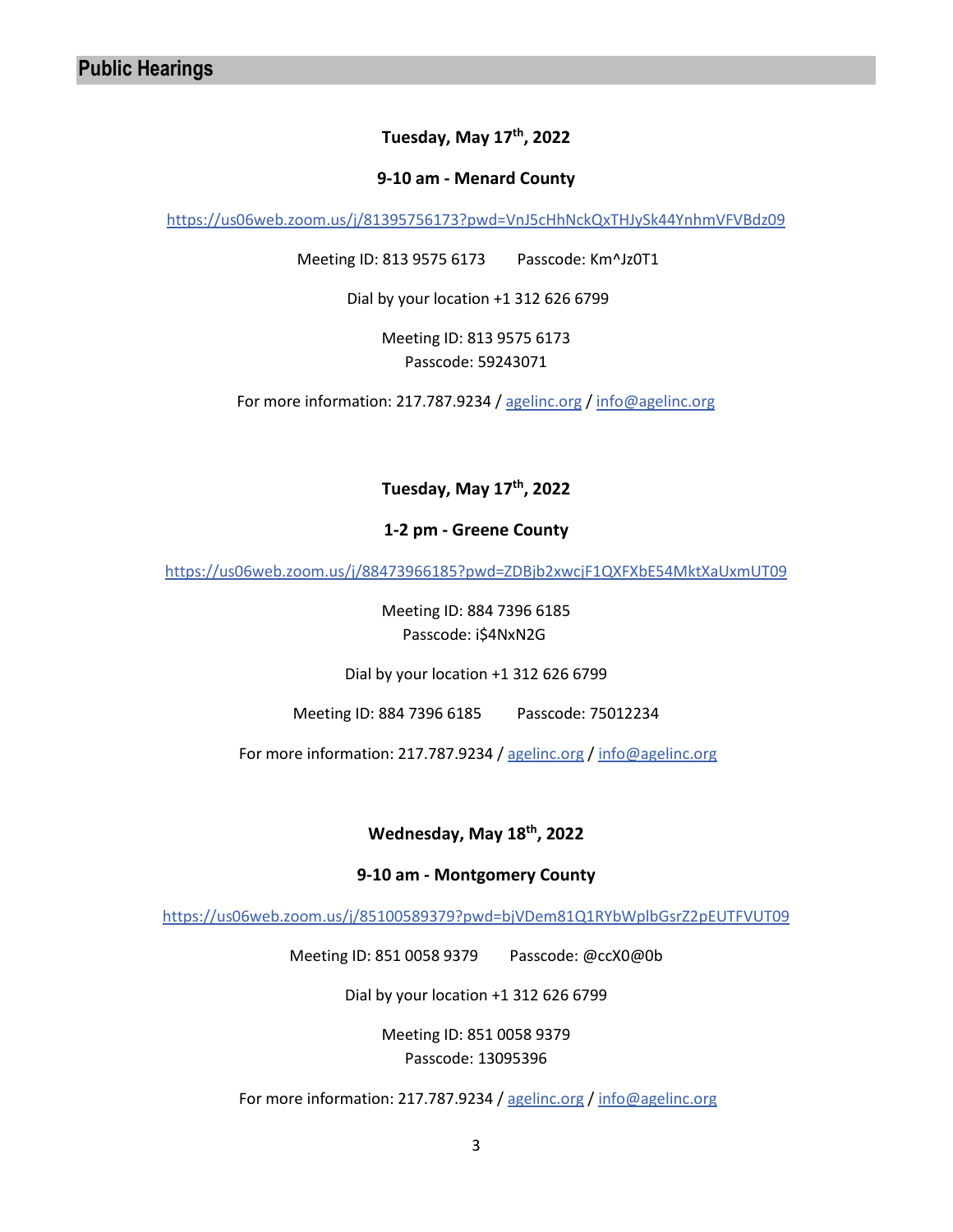## **Area Agency on Aging for Lincolnland, Inc. (AgeLinc)**

The Area Agency on Aging for Lincolnland, Inc., (AgeLinc) is one of more than 600 Area Agencies on Aging nationwide and one of thirteen in Illinois. Since 1974, the Area Agency on Aging for Lincolnland has been designated by the Illinois Department on Aging to serve older adults and family caregivers residing in Planning and Service Area 07, which is comprised of the counties of **Cass, Christian, Greene, Jersey, Logan, Macoupin, Mason, Menard, Montgomery, Morgan, Sangamon, and Scott.**

Area Agencies on Aging are responsible for: planning and funding services that will help meet the needs of older adults, caregivers and their families; coordinating resources to facilitate a comprehensive service delivery system; and acting as advocates for older adults residing in the Planning and Service Area. AgeLinc also functions as an area-wide focal point for aging issues, creating awareness of aging and caregiving issues, providing resources, and encouraging the development of services to address identified needs.

**The Area Agency on Aging for Lincolnland is an independent 501c3 not-for-profit organization** governed by a Board of Directors whose members represent each county in the Planning and Service Area (PSA). In addition, AgeLinc's Advisory Council, comprised of representatives from each service county, provide input on current needs and trends of older adults in their respective counties.

AgeLinc receives State and Federal funding through the **Illinois Department on Aging** and awards grants and contracts for a variety of services to local service providers throughout the area. Most funding is awarded to service providers, which can include health departments, senior services organizations, and complete care organizations throughout Planning and Service Area 07. Funded services for the aging population, caregivers, and their families include: Adult Protective Services, Congregate and Home Delivered Meals, Caregiver Access and Assistance, Caregiver Education and Assistance, Evidence-based Health Promotion, Information and Assistance, In-Home Respite, Legal Assistance, Long-Term Care Ombudsman, Senior Health Insurance and Assistance, Senior Services Employment Specialist, the Senior Farmer's Market Nutrition Program and Transportation.

Direct services provided through the AgeLinc office include Information and Assistance, Senior Health Insurance and Assistance, screening for a Senior Employment Training Program, Creating and Sustaining Dementia-Capable Service Systems for People with Dementia and their Family Caregivers, Caregiver Education and Support, Gap Filling, and fulfilling administrative responsibilities for the Adult Protective Services Program and Community Care Program of the Illinois Department on Aging.

There is no charge for the services although voluntary contributions to the service provider agency are accepted. Such donations are used by the programs to provide additional service(s) for seniors not covered by other funding sources.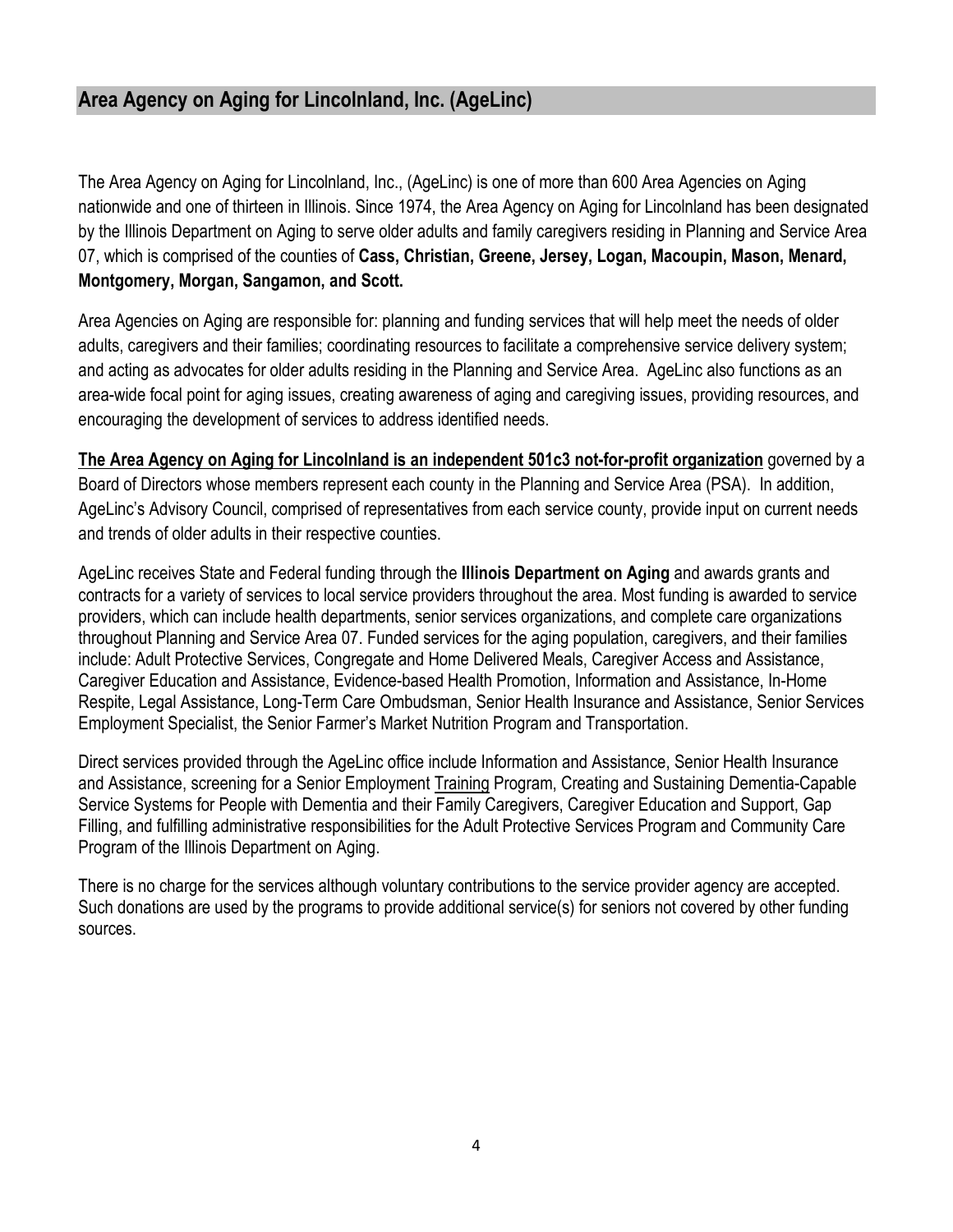## **FY21 Board of Directors & Advisory Council**

| <b>Board of Directors</b>               | <b>County</b> | <b>Advisory Council</b>                                                             |  |  |
|-----------------------------------------|---------------|-------------------------------------------------------------------------------------|--|--|
| Mr. Brian Kenney (Past-President)       | Cass          | Mr. Greg Kyrouac                                                                    |  |  |
| Ms. Lois Hesse<br>(Secretary/Treasurer) | Christian     | Ms. Joan Swearningen                                                                |  |  |
| Ms. Kathy Burkholder                    | Greene        | Ms. Billye Griswold (Vice-Chair)<br>Mr. Kirby Ballard (Chair)                       |  |  |
| Ms. Teresa Muntz                        | Jersey        | Mr. Larry Muntz                                                                     |  |  |
| Vacant                                  | Logan         | Vacant                                                                              |  |  |
| Ms. Barb Oakes                          | Macoupin      | Ms. Lydia Johnson<br>Ms. Dorothy Steirwalt                                          |  |  |
| Ms. Susan Dierker-Becker                | Mason         | Vacant                                                                              |  |  |
| Ms. Anne R. Smith<br>(Vice President)   | Menard        | Ms. Sandra Klein                                                                    |  |  |
| Vacant                                  | Montgomery    | Mr. Louis Lewey                                                                     |  |  |
| Ms. Jane Masters                        | Morgan        | Vacant                                                                              |  |  |
| Dr. David Steward<br>(President)        | Sangamon      | Ms. Willie Gunther<br>Ms. Leigh Ann Baer<br>Mr. John Spears<br>Ms. Christine Hopson |  |  |
| Vacant                                  | Scott         | Ms. Jennifer Heaton-Buhlig                                                          |  |  |

# **Area Agency on Aging for Lincolnland, Inc Mission**

Section 1321.53 (a) of the Rules and Regulations of the Administration on Aging (1988) defined the mission of Area Agencies on Aging under the Older Americans Act as follows:

THE AREA AGENCY ON AGING SHALL BE THE LEADER RELATIVE TO ALL AGING ISSUES ON BEHALF OF ALL OLDER PERSONS IN THE PLANNING AND SERVICE AREA. THE AREA AGENCY SHALL PROACTIVELY CARRY OUT, UNDER THE LEADERSHIP AND DIRECTION OF THE STATE AGENCY (IDOA), A WIDE RANGE OF FUNCTIONS RELATED TO ADVOCACY, PLANNING, COORDINATION, INTER-AGENCY LINKAGES, INFORMATION SHARING, BROKERING, MONITORING AND EVALUATION, DESIGNED TO LEAD TO THE DEVELOPMENT OR ENHANCEMENT OF COMPREHENSIVE AND COORDINATED COMMUNITY-BASED SYSTEMS IN, OR SERVING, EACH COMMUNITY IN THE PLANNING AND SERVICE AREA. **THESE SYSTEMS SHALL BE DESIGNED TO ASSIST OLDER PERSONS IN LEADING INDEPENDENT, MEANINGFUL AND DIGNIFIED LIVES IN THEIR OWN HOMES AND COMMUNITIES AS LONG AS POSSIBLE.**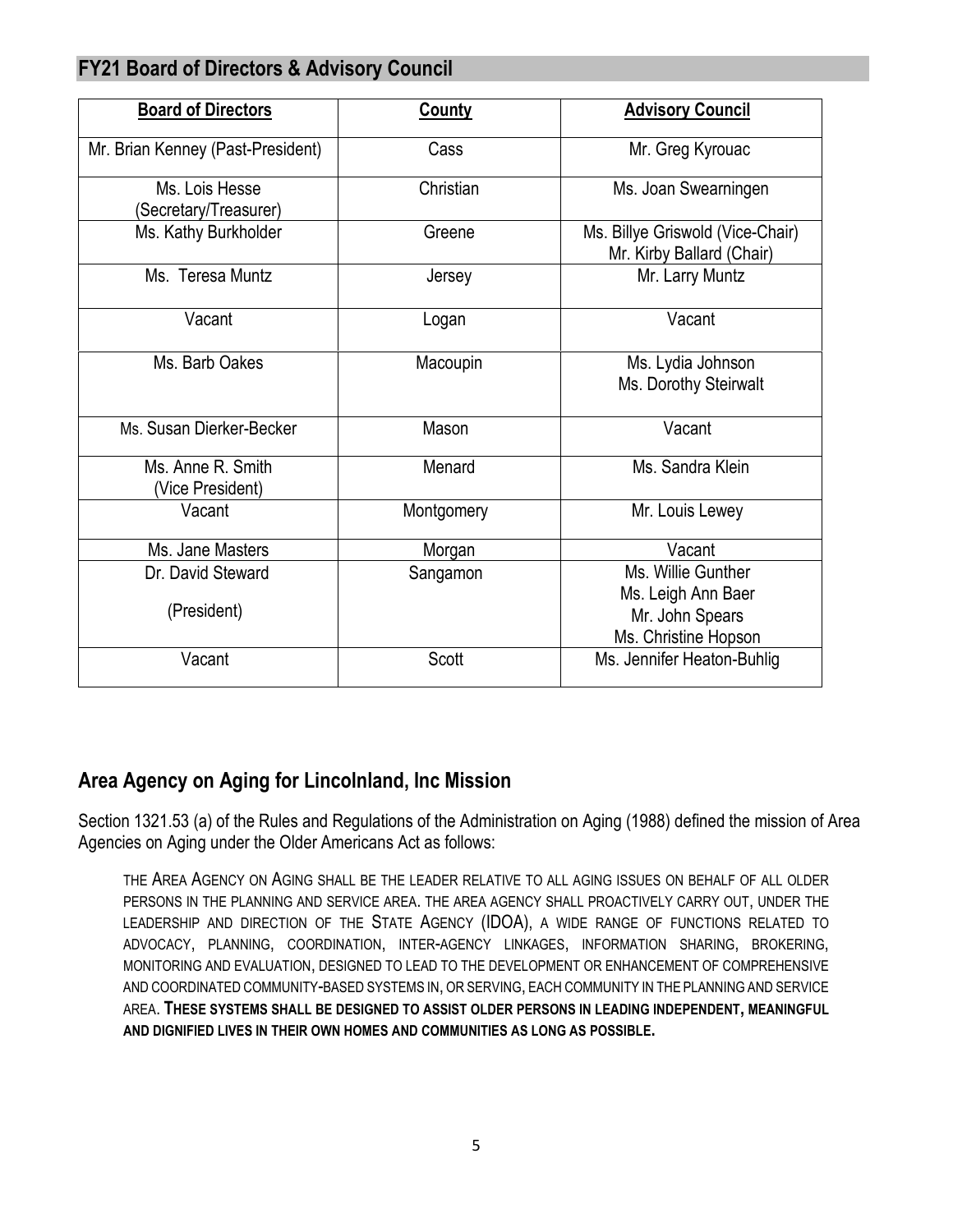# **Profile of the Older Population of the Planning and Service Area**

Planning and Service Area 07 consists of twelve counties: **Cass, Christian, Greene, Jersey, Logan, Macoupin, Mason, Menard, Montgomery, Morgan, Sangamon, and Scott**. The service area covers 6,742 square miles and is home to 114,334 individuals aged 60 and over, according to 2020 Census Population Estimates.

The PSA is predominantly rural, although the Federal Office of Management and Budget (OMB) includes the following four area counties in Metropolitan Statistical Areas: Jersey, Macoupin, Menard, and Sangamon. The 60 and older population of these four counties accounts for 56% of the older adults in PSA 07.

AARP estimates that 16.6 percent of adult persons over 60 are informal or family caregivers to other older persons. Using this estimate for the PSA07 area, there are an estimated 18,735 people acting as primary informal caregivers for individuals over the age of 60 with more than 18,000 Grandparents (or other relatives) Raising Grandchildren (up to age 18).

| County             | Total Age 60+ | Age 60+ Living<br>in Poverty | Age $60+$ Who<br>Identify as a<br><b>Minority</b><br>Population<br>Member | Age 60+ Who<br>Live Alone | Age 75+ |
|--------------------|---------------|------------------------------|---------------------------------------------------------------------------|---------------------------|---------|
| Cass               | 2,901         | 275                          | 247                                                                       | 770                       | 954     |
| Christian          | 8,687         | 745                          | 176                                                                       | 2,550                     | 3,021   |
| Greene             | 3,492         | 202                          | 78                                                                        | 945                       | 1,153   |
| Jersey             | 5,741         | 417                          | 174                                                                       | 1,460                     | 1,869   |
| Logan              | 7,112         | 403                          | 228                                                                       | 1,935                     | 2,449   |
| Macoupin           | 12,748        | 860                          | 289                                                                       | 3,055                     | 3,965   |
| Mason              | 3,917         | 325                          | 68                                                                        | 1,100                     | 1,339   |
| Menard             | 3,346         | 170                          | 75                                                                        | 770                       | 1,077   |
| Montgomery         | 7,763         | 735                          | 196                                                                       | 2,260                     | 2,717   |
| Morgan             | 9,279         | 546                          | 352                                                                       | 2,545                     | 3,097   |
| Sangamon           | 47,938        | 3,536                        | 4,904                                                                     | 13,360                    | 14,455  |
| Scott              | 1,410         | 99                           | 23                                                                        | 370                       | 487     |
| <b>PSA Total</b>   | 114,334       | 8,313                        | 6,810                                                                     | 31,120                    | 36,513  |
| <b>State Total</b> | 2,783,146     | 248,346                      | 781,376                                                                   | 685,835                   | 843,785 |

# **PSA 07 Demographic Characteristics of Older Persons FY 2023 Estimates**

(2020 ACS 5 year Estimates)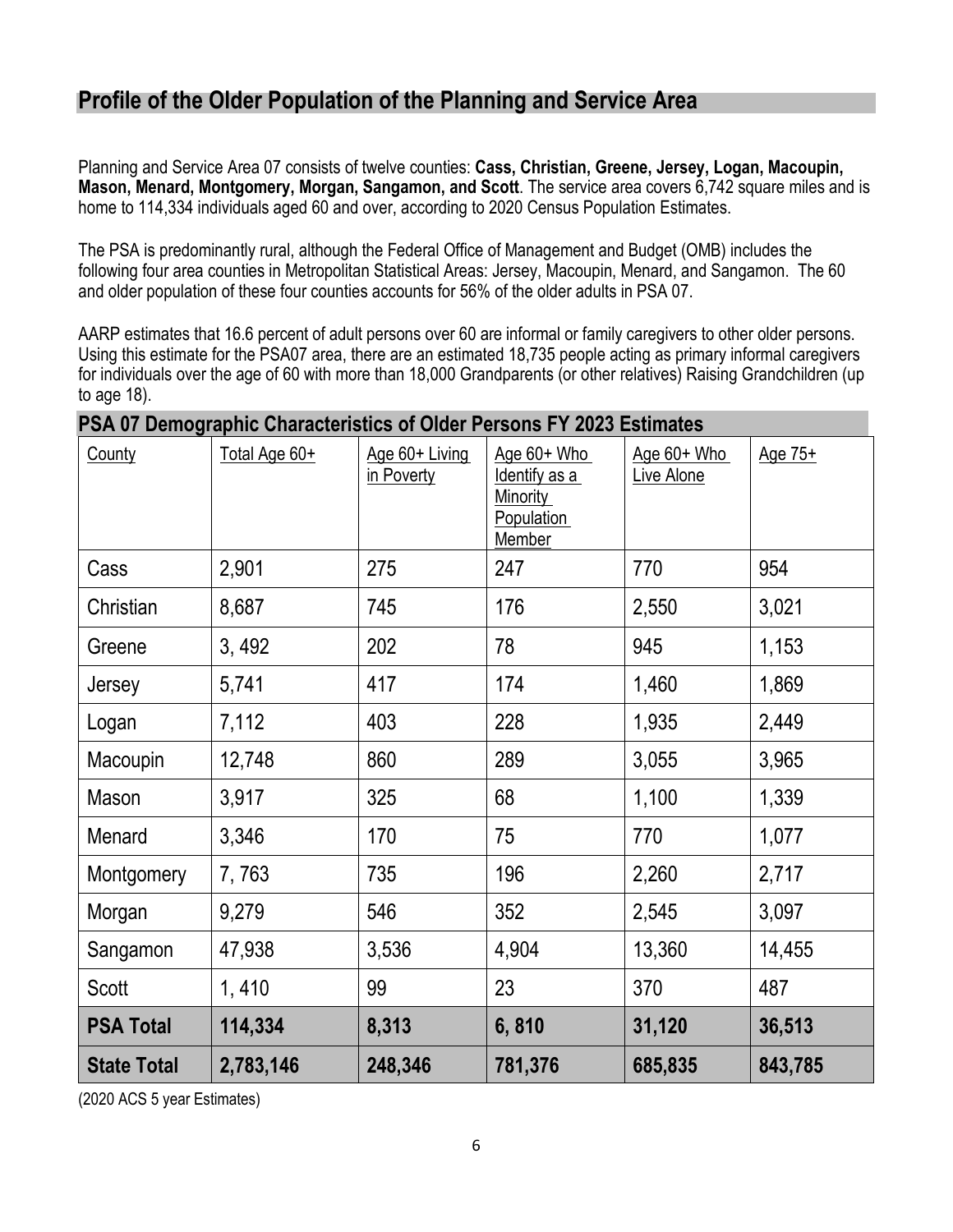# **Needs Assessment Process and Funding Priorities**

The following activities were conducted as part of the planning process for FY 2022-2024.

- A **Needs Assessment Survey** was created in February of 2022 to capture data on community knowledge of services; evaluation of importance of services; rating of experiences with services; and identification of current community needs. This assessment included detailed breakdowns on individual existing services and comments/input opportunities.
- The newly developed **Needs Assessment** was provided to service communities as a Survey Monkey link through the AgeLinc Facebook Page, the new AgeLinc Webpage [\(www.agelinc.org\)](http://www.agelinc.org/), and e-mails to county seat officials, Board members, Advisory Council members, providers, and resource networks throughout the PSA07.
- AgeLinc utilized the AgingIS data system to randomly select over 200 clients who had received a myriad of services throughout all 12 counties. A letter, **Needs Assessment** survey and self-addressed, stamped envelope were mailed to this sample of individuals who had used current services. (15% of those surveys were completed and returned.)
- E-mailed requests for the completion of the **Needs Assessment** survey were sent to Congressional and State representatives, as well as alder(wo)men and mayoral staff for multiple communities representing each of the 12 service counties.
- **Needs Assessment** survey responses from community residents, politicians, service providers, board/advisory members, social service agencies, faith-based communities, and clients were tabulated and reviewed by county. The data for this this document was calculated using Survey Monkey.
- Current PSA 07 Subgrantees' program and fiscal reports were considered in the development of programming and allocations of funding.
- Provider (subgrantee) projections of expenditures and service provision per service will also be reviewed as part of the allocation process.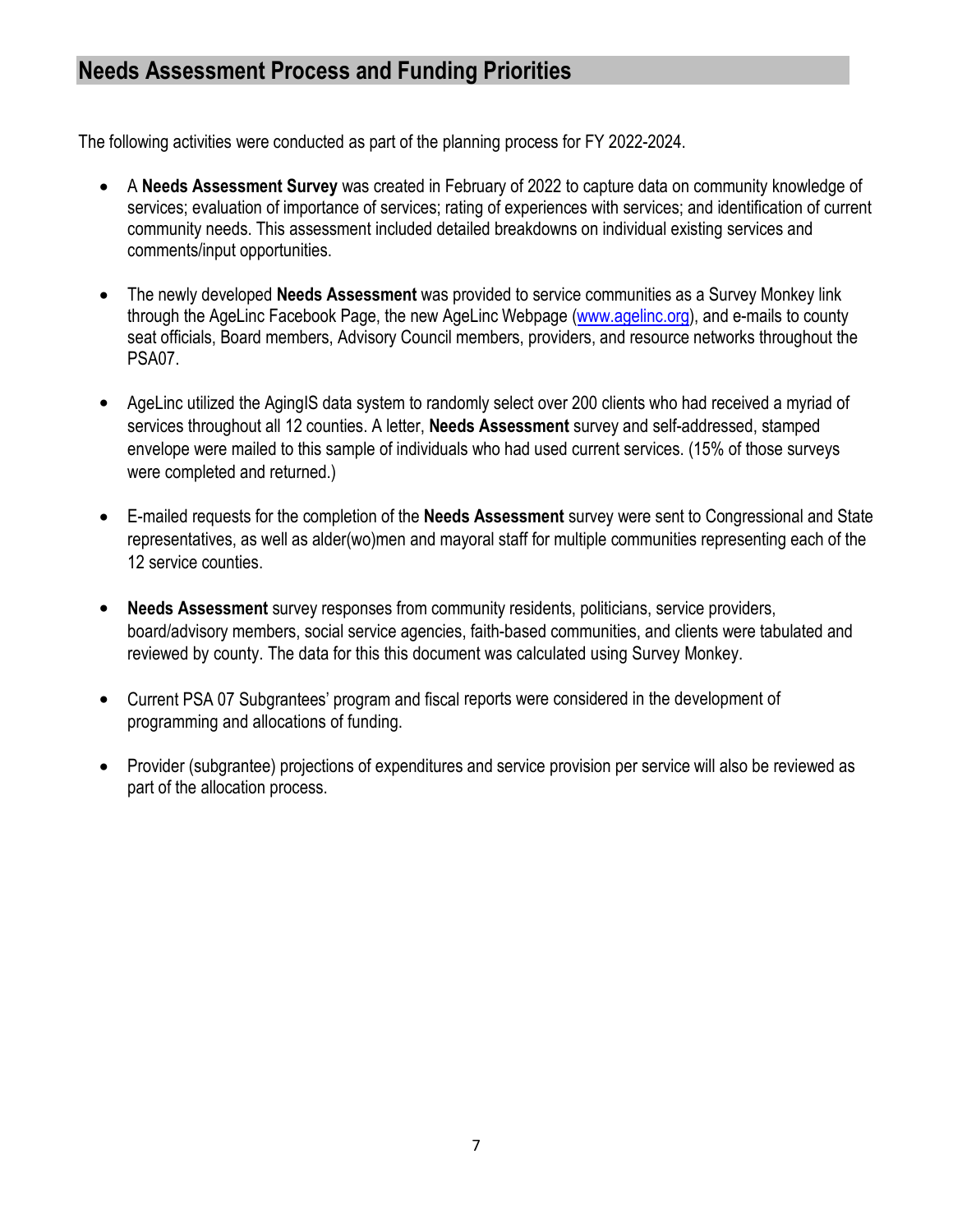# **PSA07 Community/Client Needs Assessment Results**

The results shown below represent the responses of current PSA 07 Needs Assessment Survey and represent input from the following: community members, clients, local/state/federal political representatives, AgeLinc Board and Advisory Council members, social service providers, faith-based groups, and senior service providers. This sample includes respondents from each of the twelve PSA counties.

# **Needs Assessment Response Rates from AgeLinc's 12 County Service Area**

# **Needs Assessment Survey: Demographics**

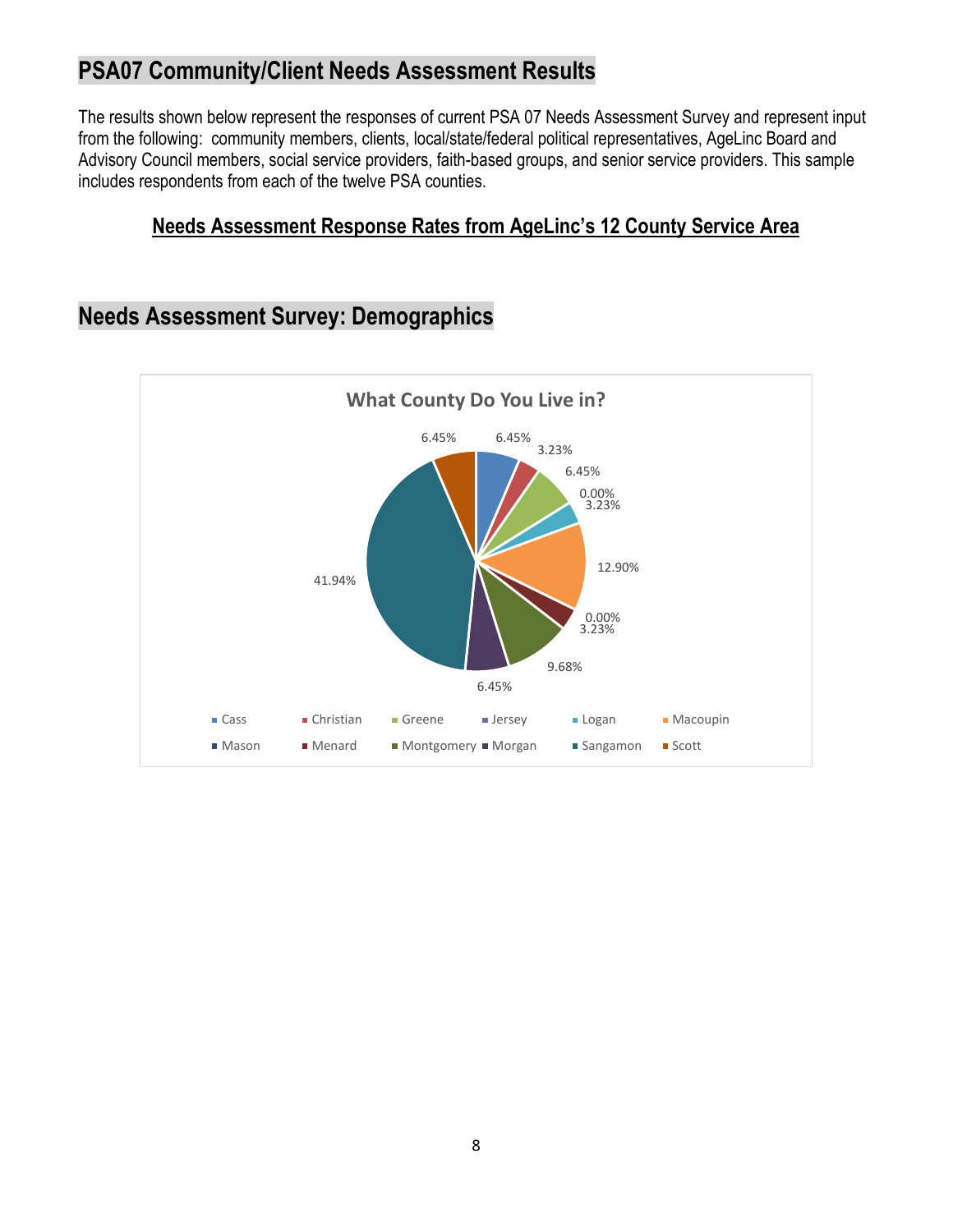

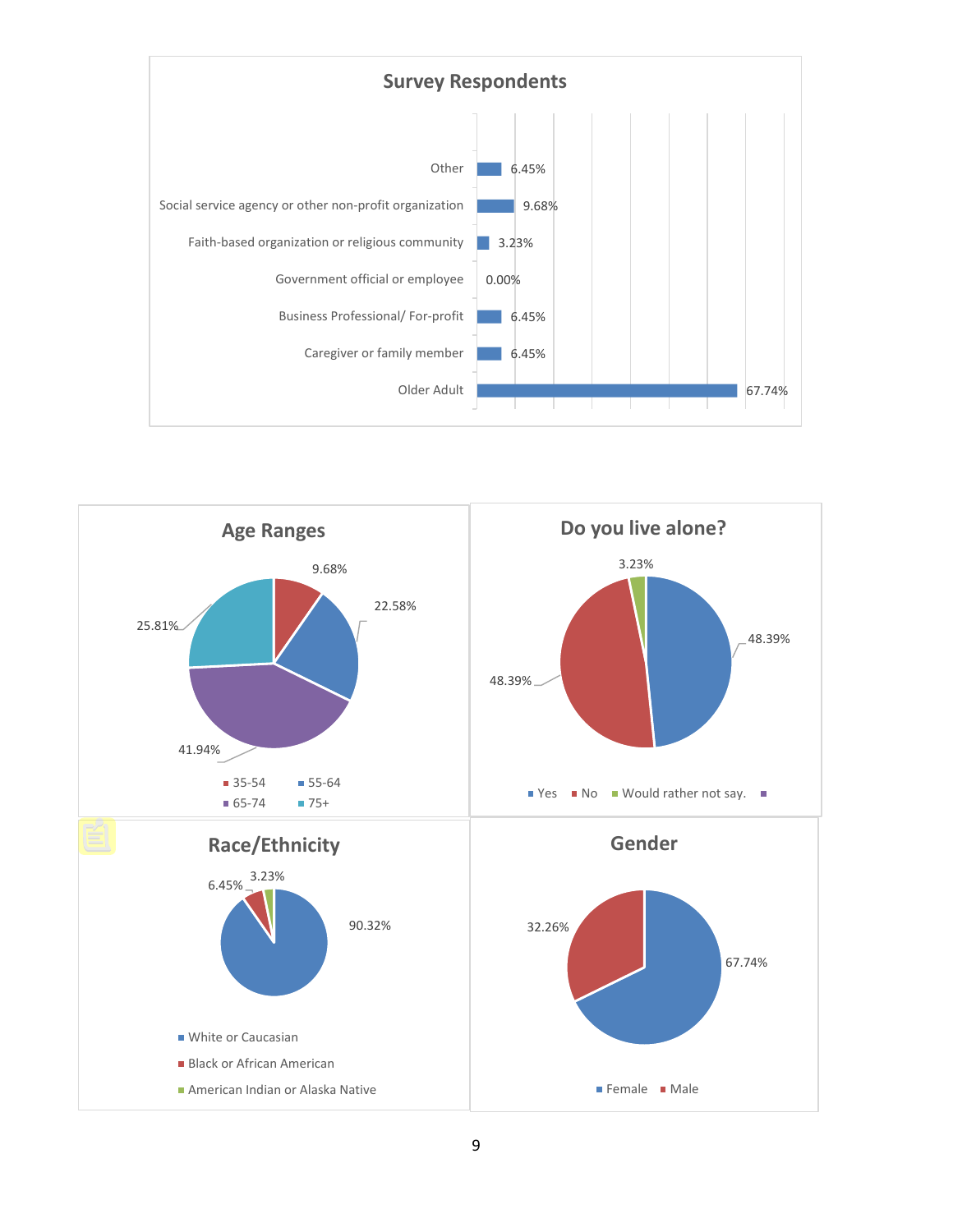

Though the representative sample was small, the responses came close to mirroring the population of PSA 07 (ie; about 42% from Sangamon, the area's largest county which represents about 42% of the area's over 60 population). Some demographic characteristics were over-represented, for example 48% of respondents reported 'living alone' but census data indicates only about 26% of the 60+ population lives alone. All responses came from participants who identified English as their first language which is an under-representation of the population as a whole but difficult to control for in such a small sample.

Follow-up for Public Comment discussion: What barriers make it difficult for Spanish-speaking consumers to access area aging services?



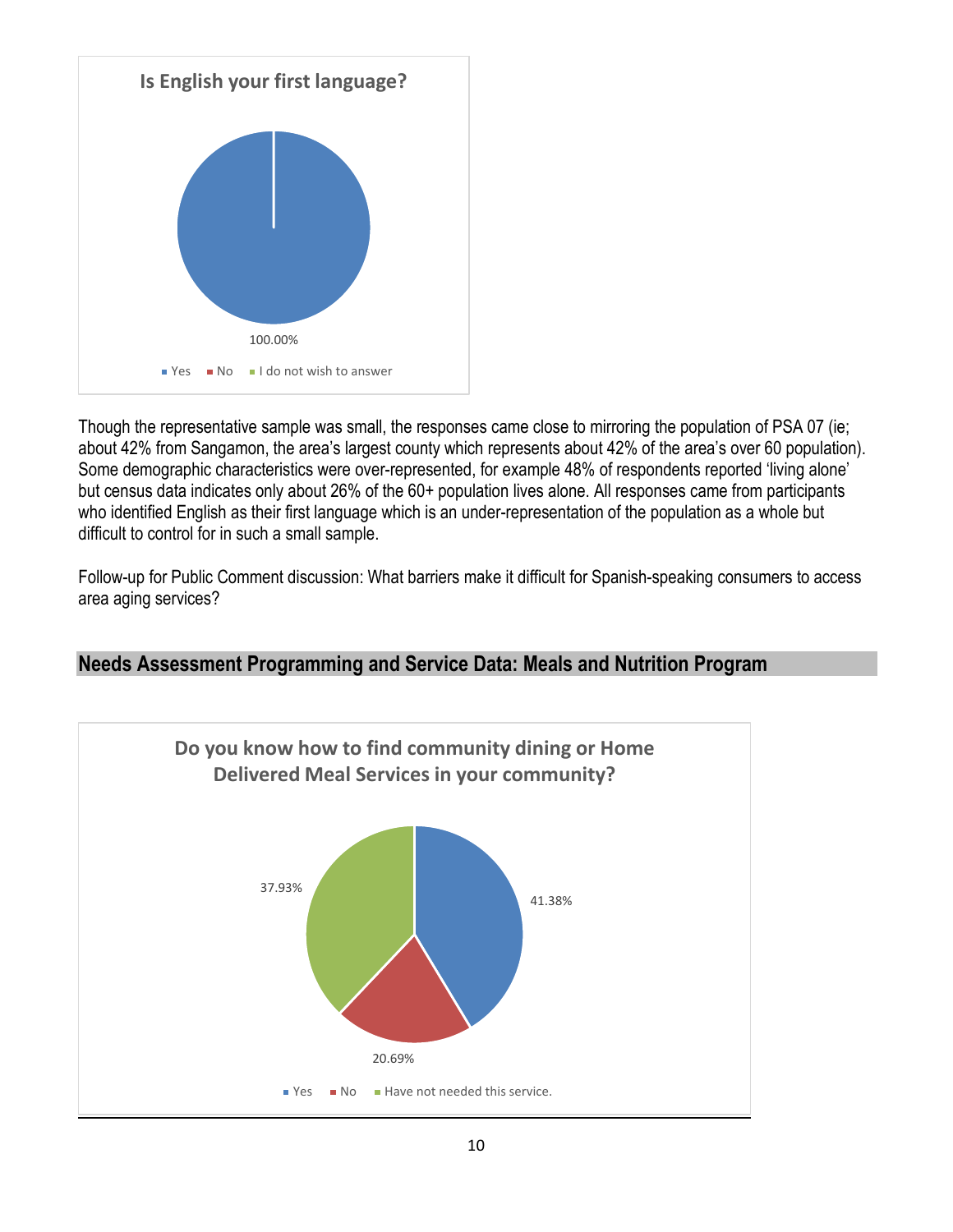

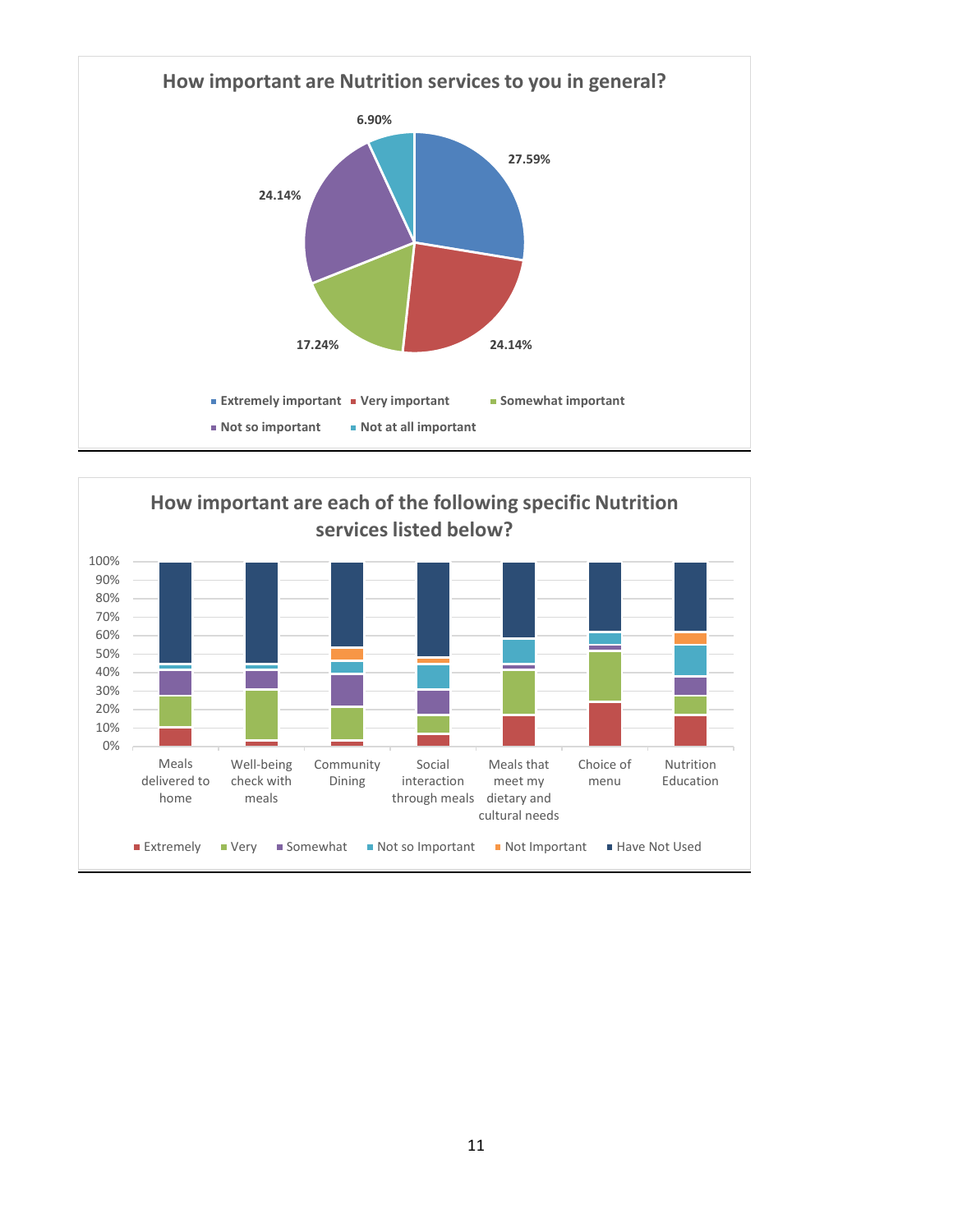

The majority of respondents had not used nutrition services but 80% of those who had, reported the services met or exceeded their expectations. Over 50% of responses indicated that nutrition services were extremely or very important to them. Some responses indicated that needs were not being met in the areas of social interaction, choice of menu and meals delivered to home.

Follow-up for Public Comment discussion: What suggestions do you have to increase consumer satisfaction in social interaction, choice of menu (within required nutritional guidelines) and home delivered meals?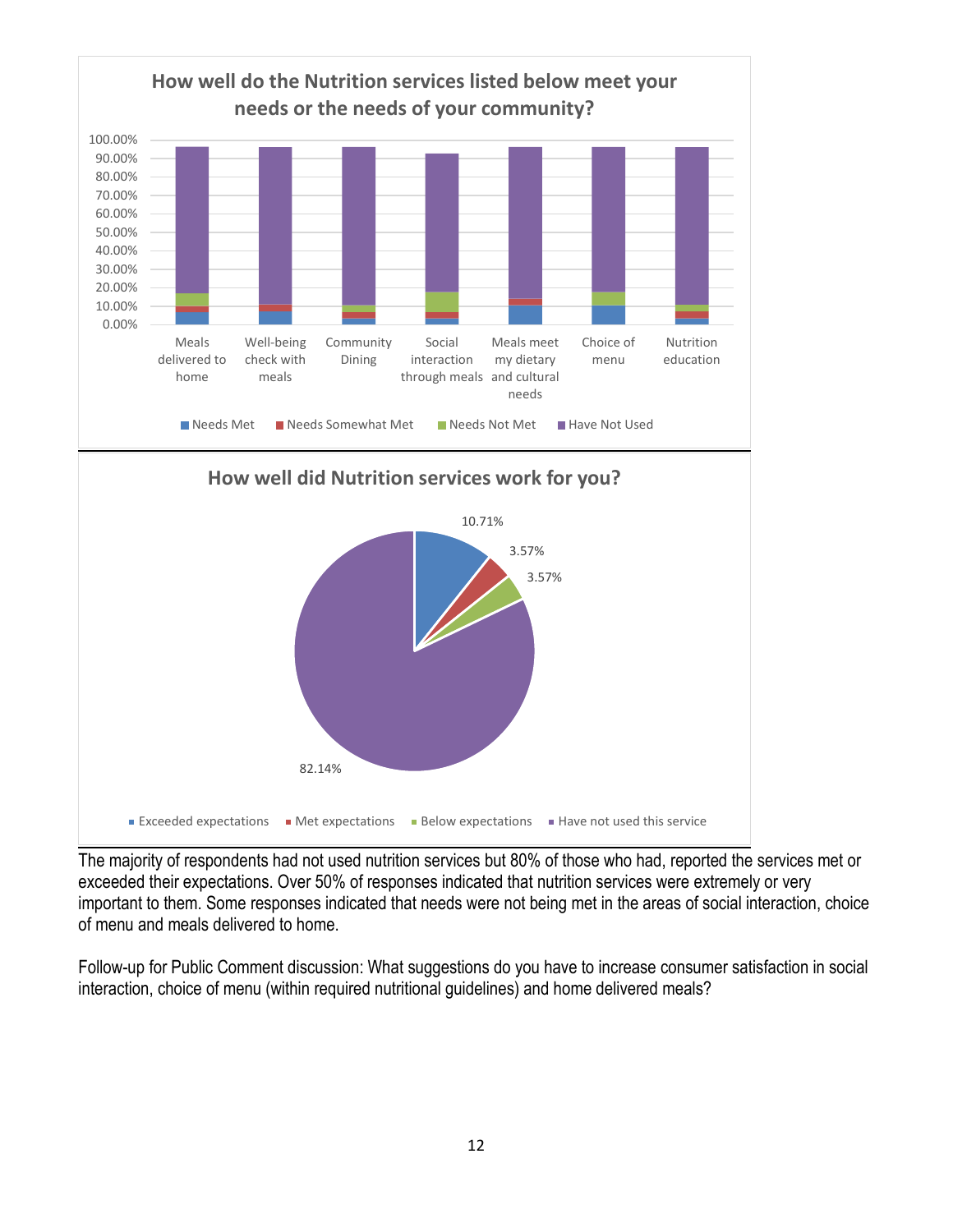



#### 13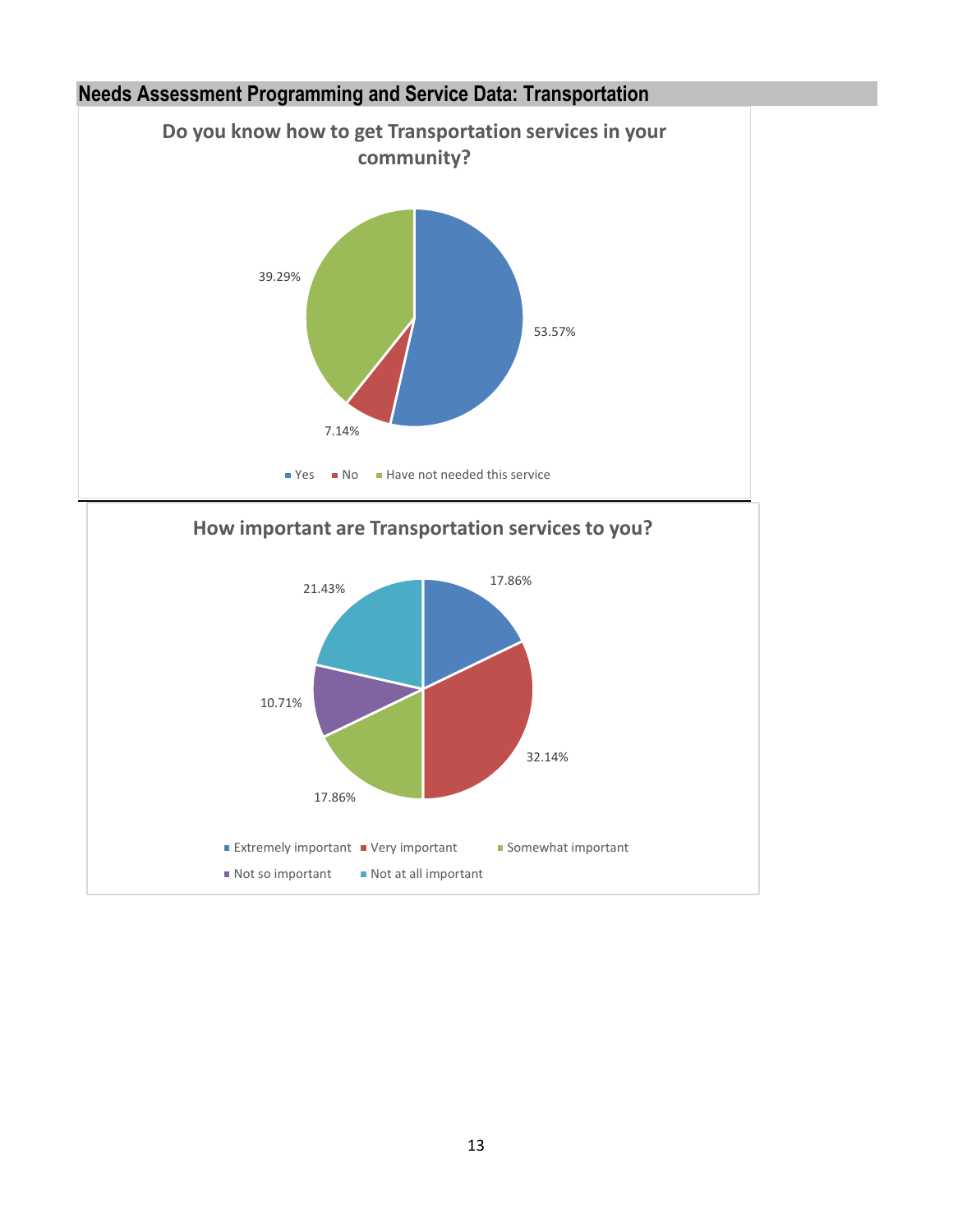

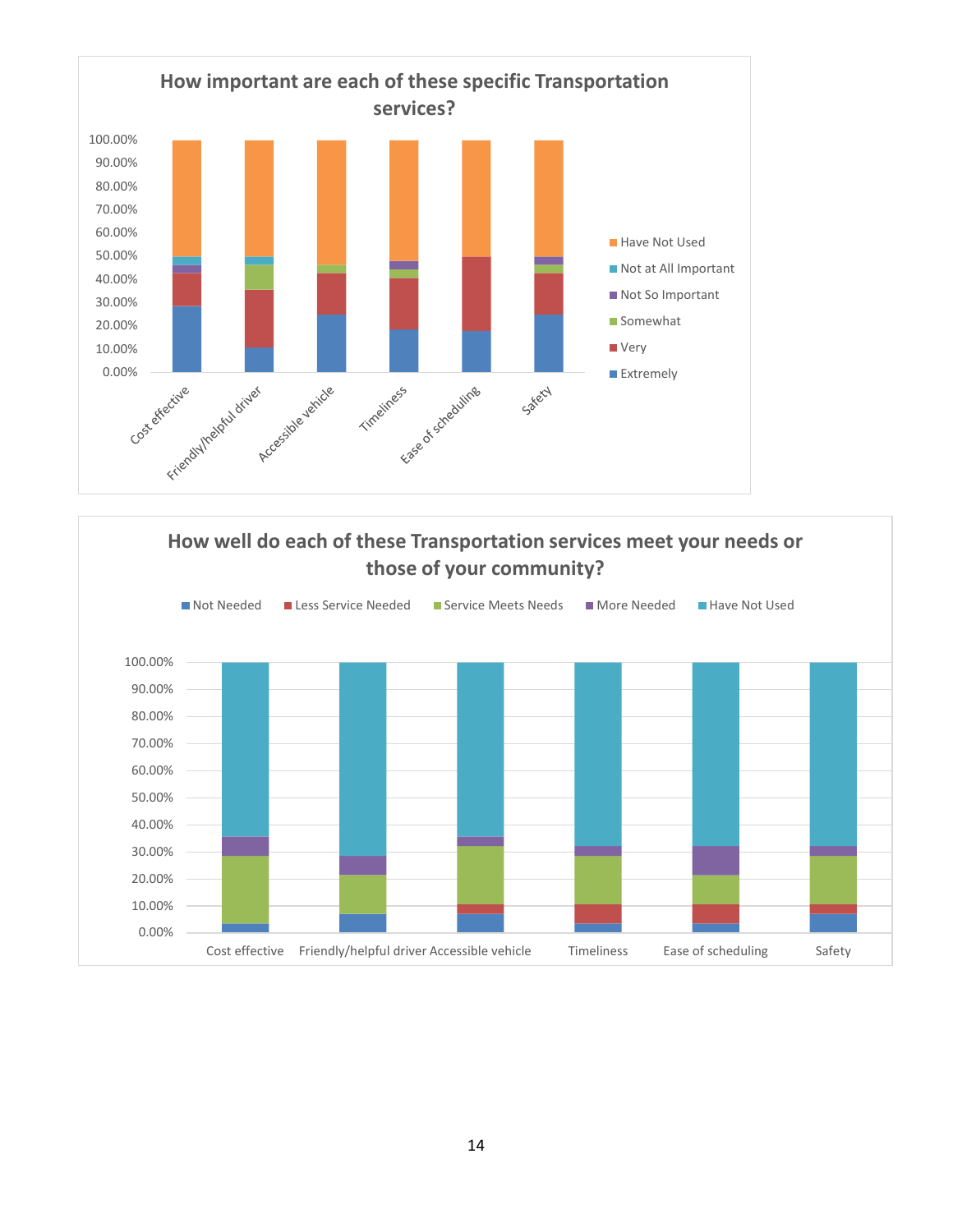

Over 50% of respondents reported knowing how to access transportation services with 50% identifying those services as extremely or very important to them. Being cost effective, accessible and safe were identified as their most important criteria with 67% of those who have used transportation services reporting that the current level of service meets their needs. 85% of those reporting having used transportation services said the service met or exceeded their expectations.

Follow up for Public Comment discussion: Are there transportation services that are needed but not being offered?



#### **Needs Assessment Programming and Service Data: Legal Assistance**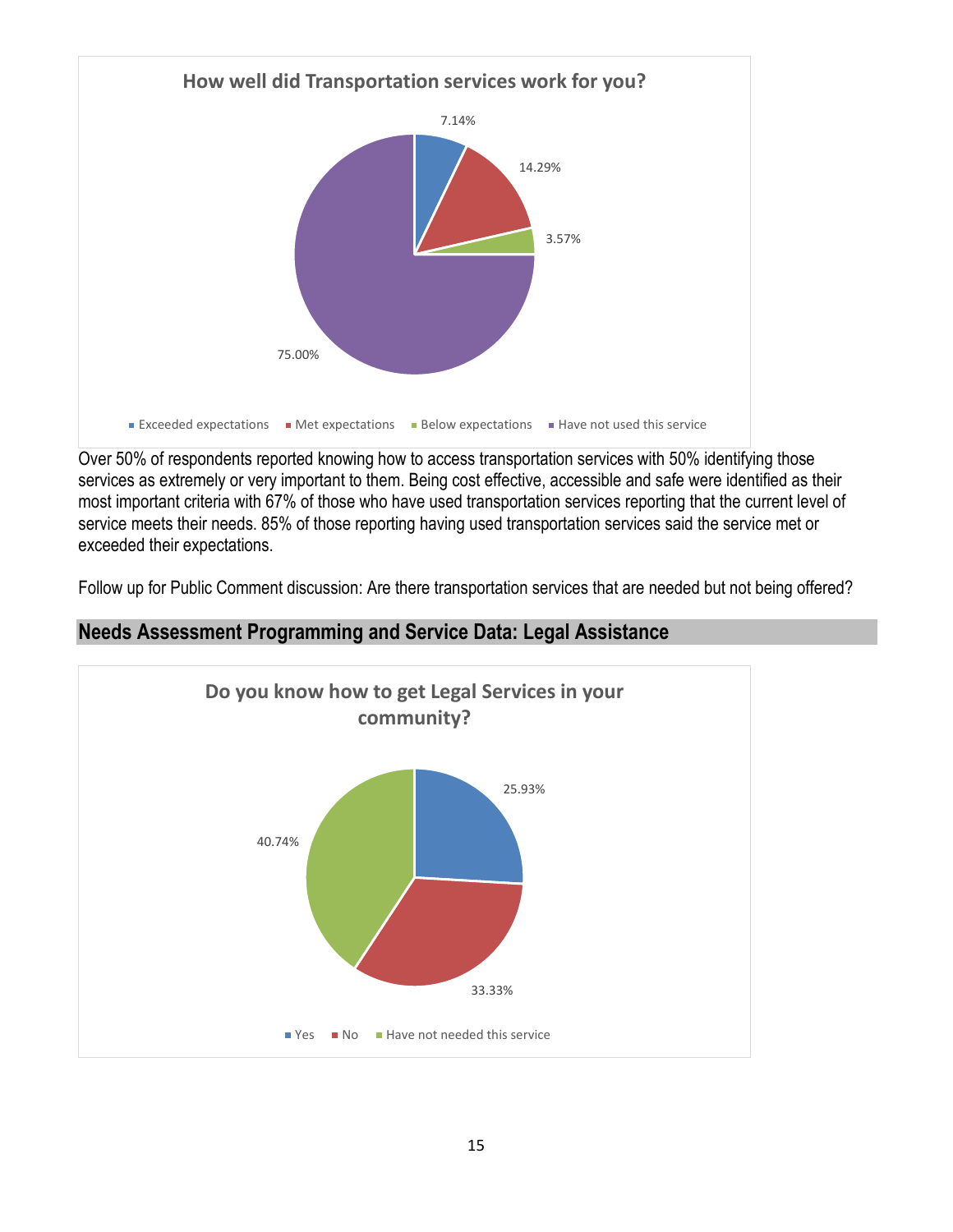

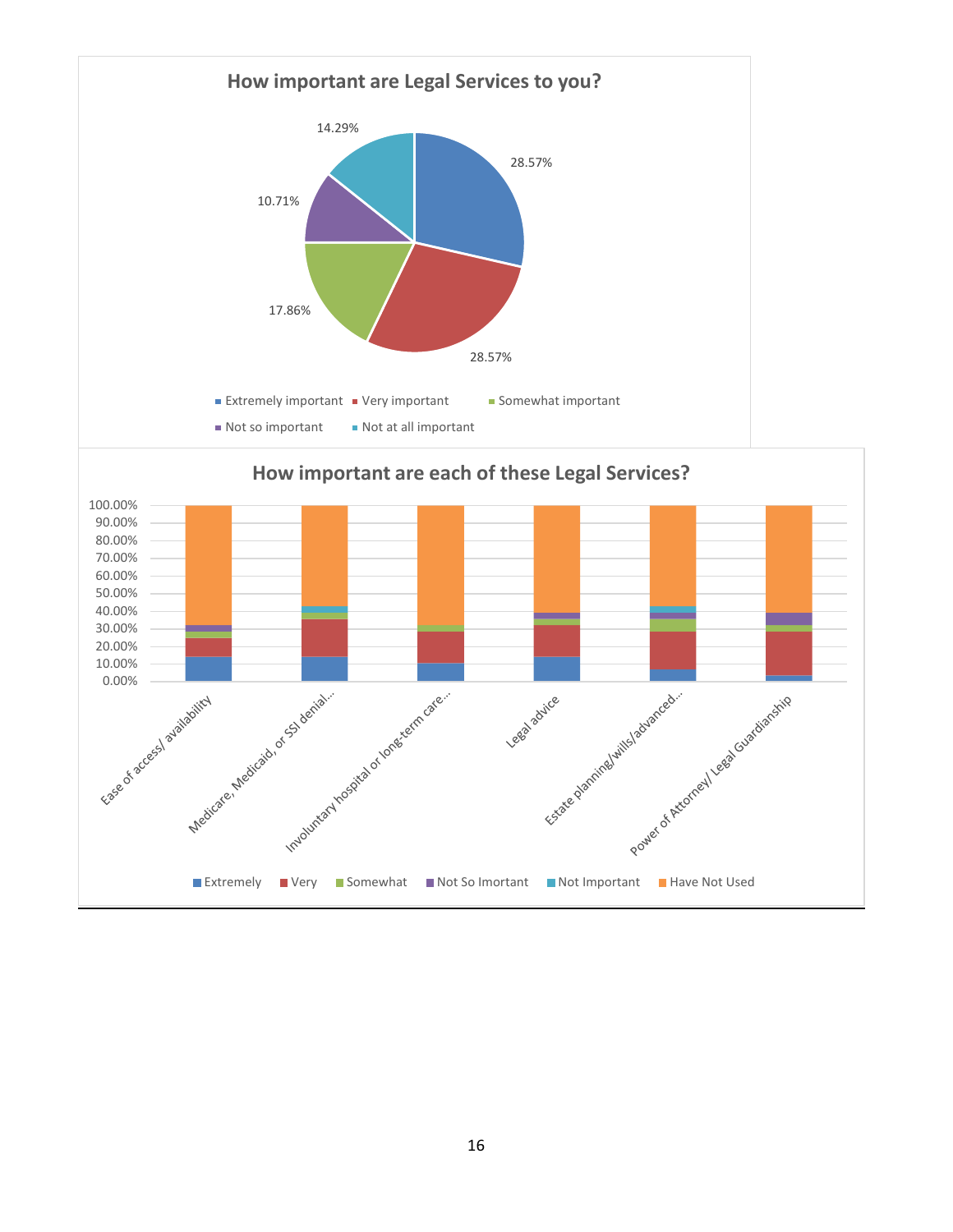



57% of respondents reported that access to legal services was extremely or very important to them but only 26% knew how to get legal services in their community. Most respondents said that they had not used legal services but 100% of respondents, who had used legal services, reported that they considered the services to have met their expectations.

Follow-up for Public Comment discussion: How might knowledge about access to legal services be increased?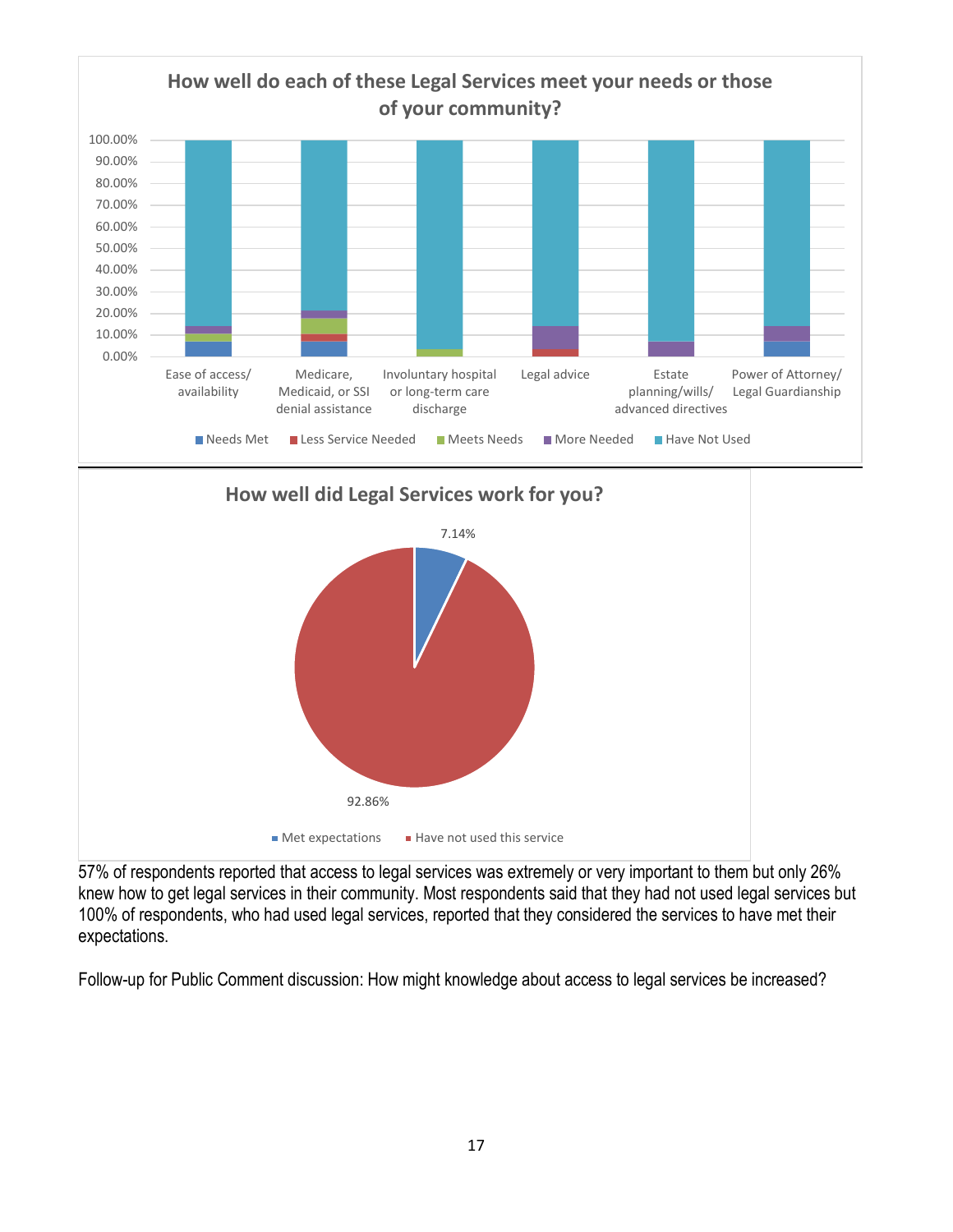

# **Needs Assessment Programming and Service Data: Information & Assistance/Referrals**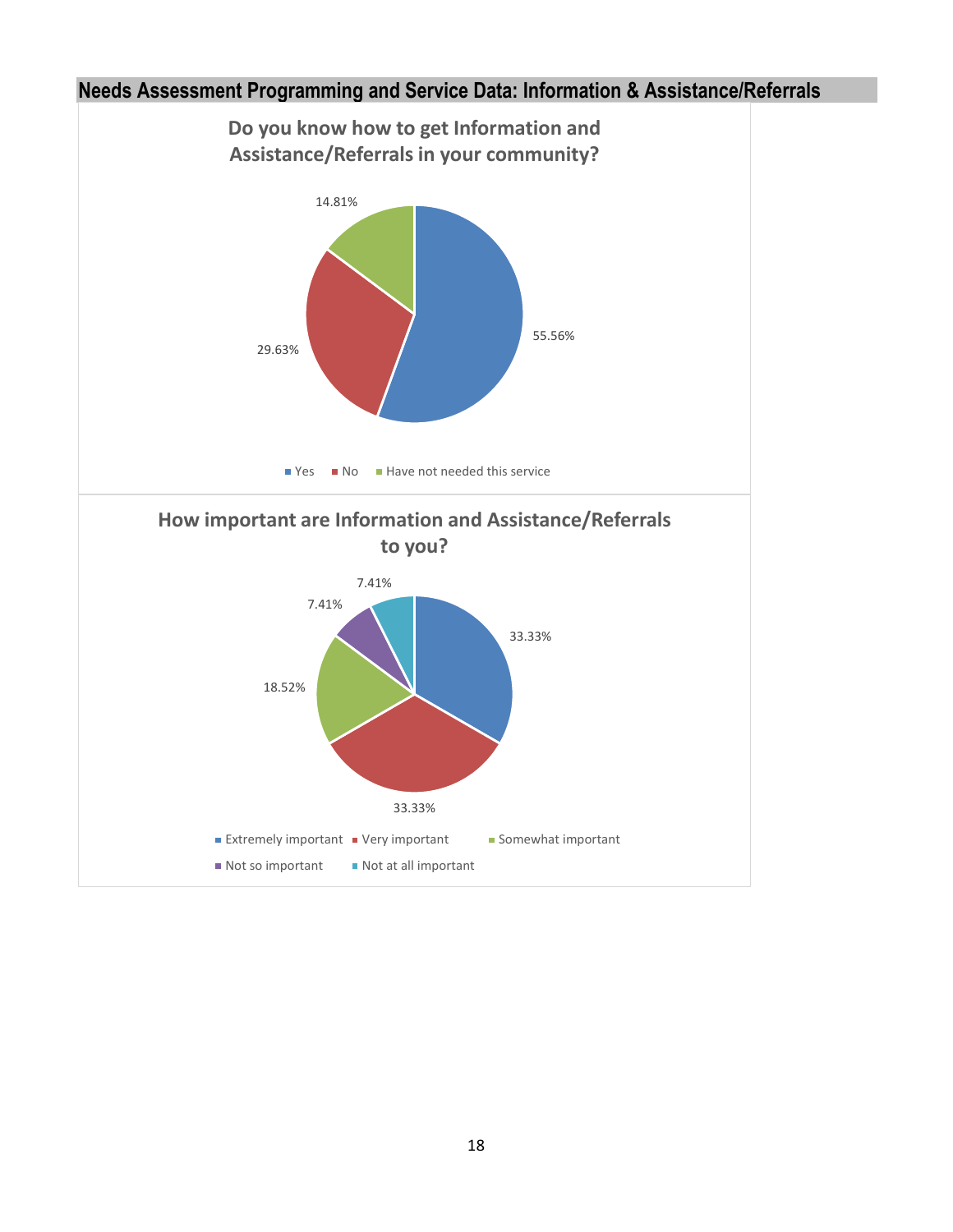

■ Needs MetNot Met ■ Somewhat Met ■ Not Met ■ Have Not Used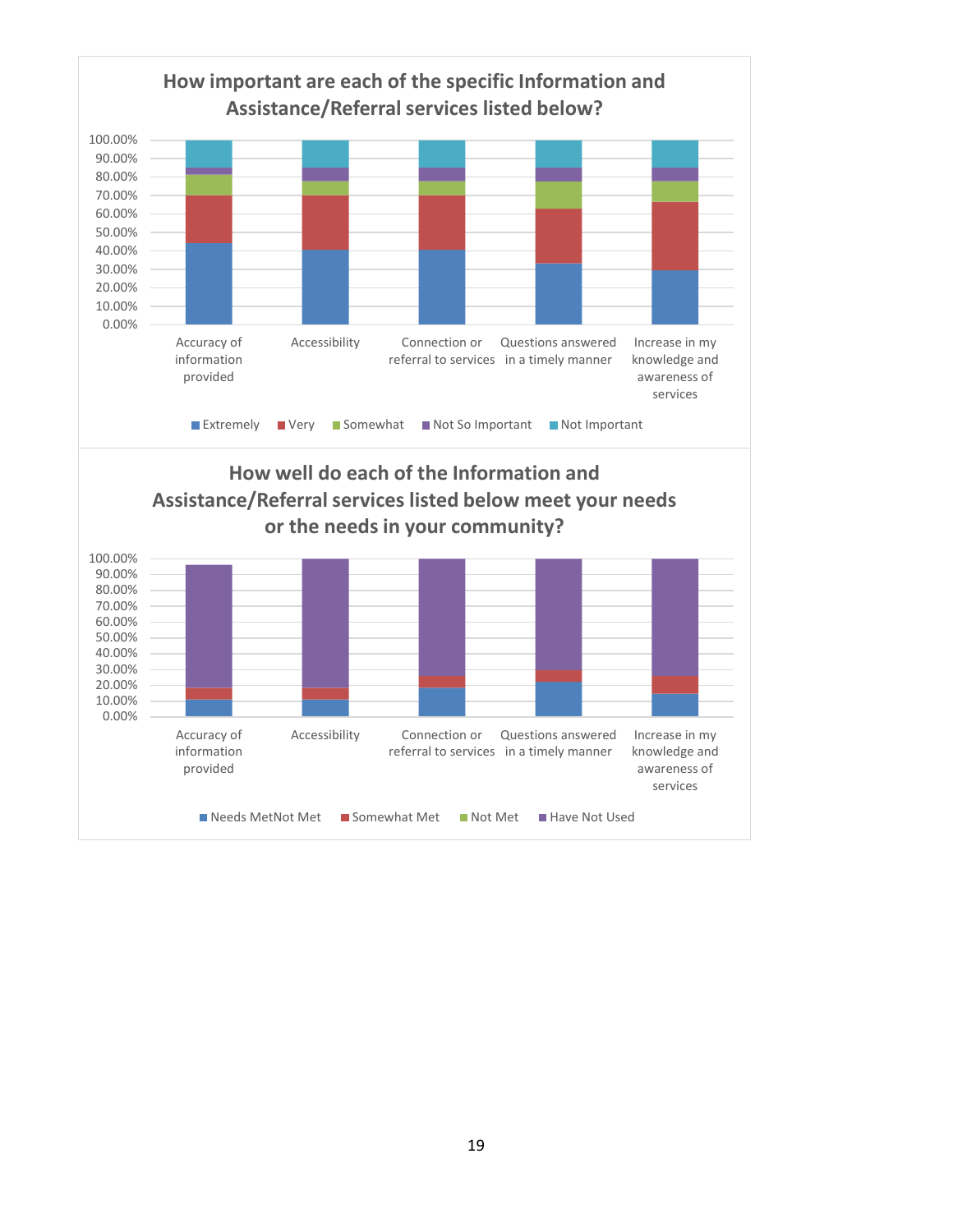

A higher number of responses (55%) reporting knowing how to get access to information and assistance referrals that in previous areas with 67% reporting that these services were extremely or very important to them. About 66% of those who used information and assistance referrals, reported that it met their needs with 34% reporting that the services 'somewhat met their needs' with 100% reporting that it met their expectations.

Follow-up for Public Comment discussion: How might Information and Assistance Referrals come closer to meeting consumer needs and increase the level of user satisfaction?

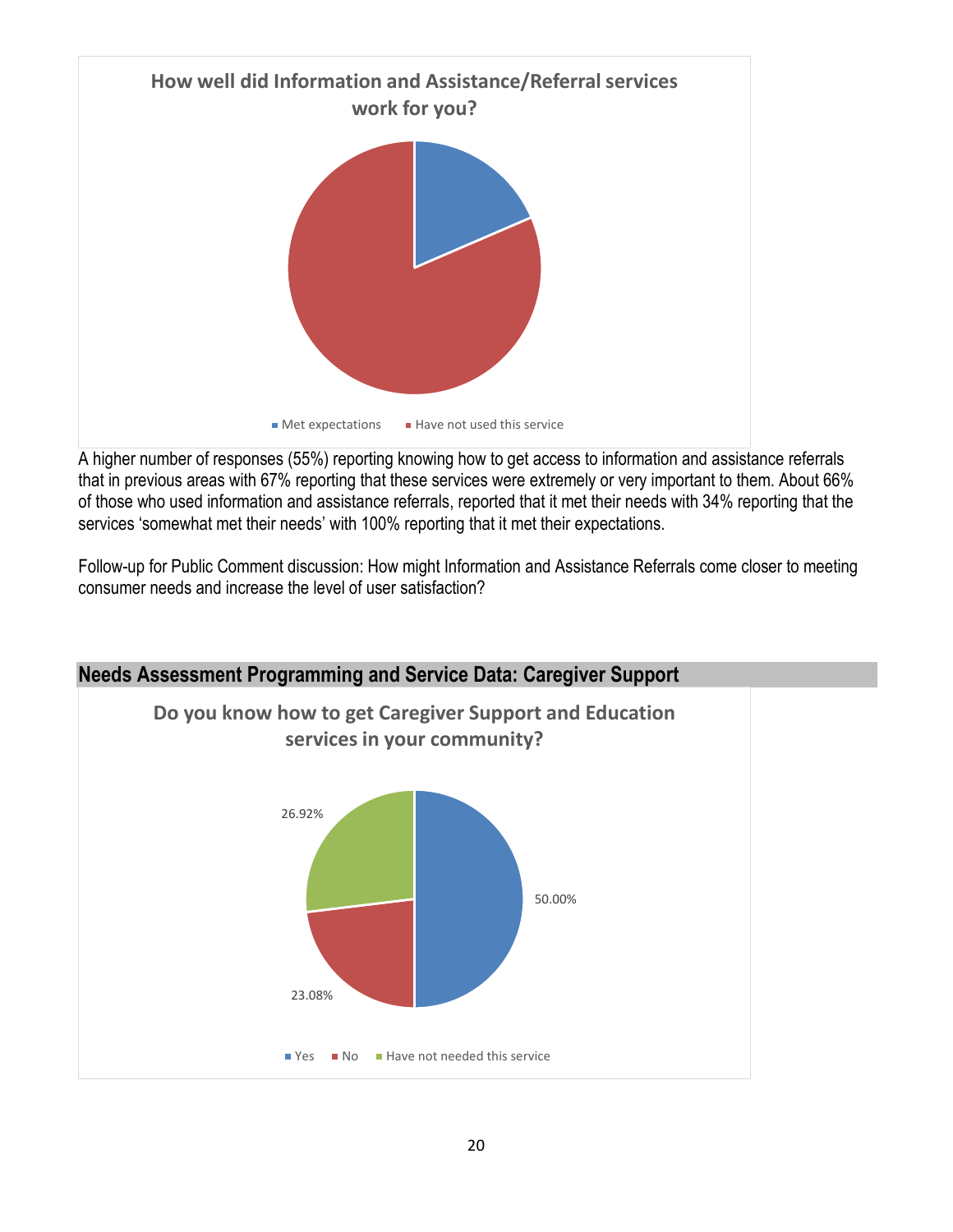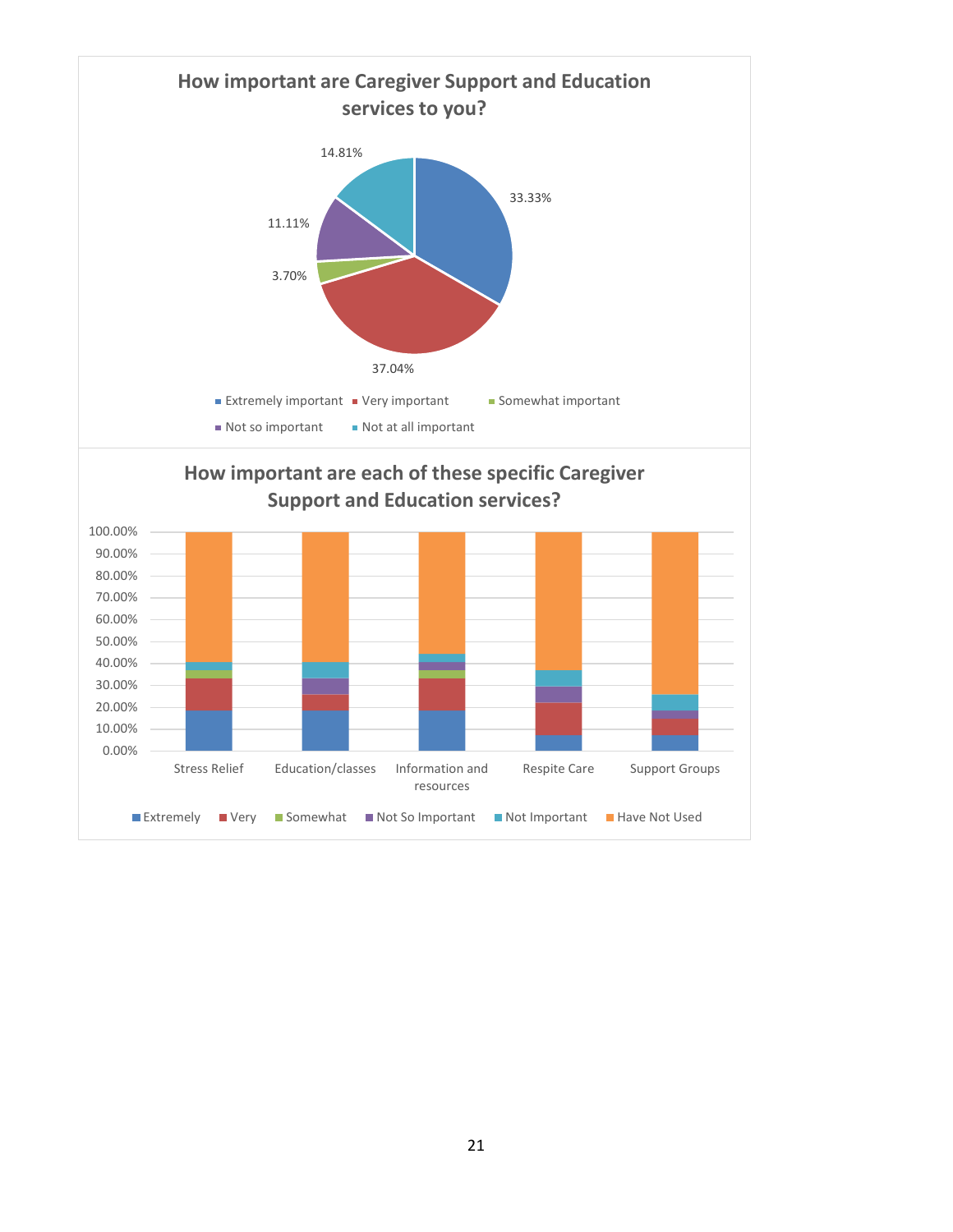

Half of respondents knew how to access caregiver support and education with 70% reporting that it was extremely or very important to them with stress relief and information/resources being ranked the most important. Only 40% of those who had used caregiver support services reported that their needs were met with 60% reporting needs somewhat or not met. 75% of those who used the service reported that it met or exceeded their expectations.

Follow-up for Public Comment discussion: How might Caregiver Support come closer to meeting consumer needs and increase the level of user satisfaction?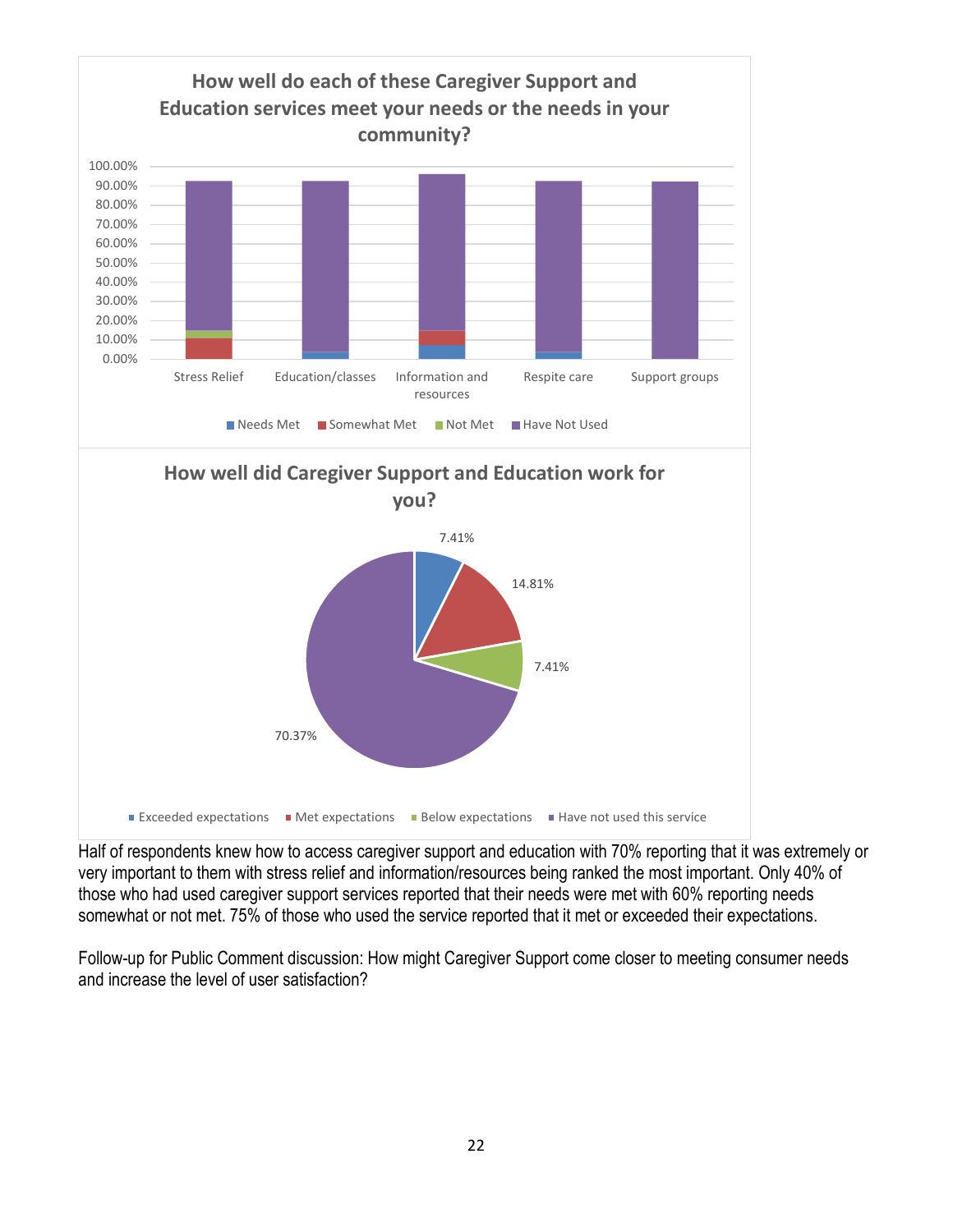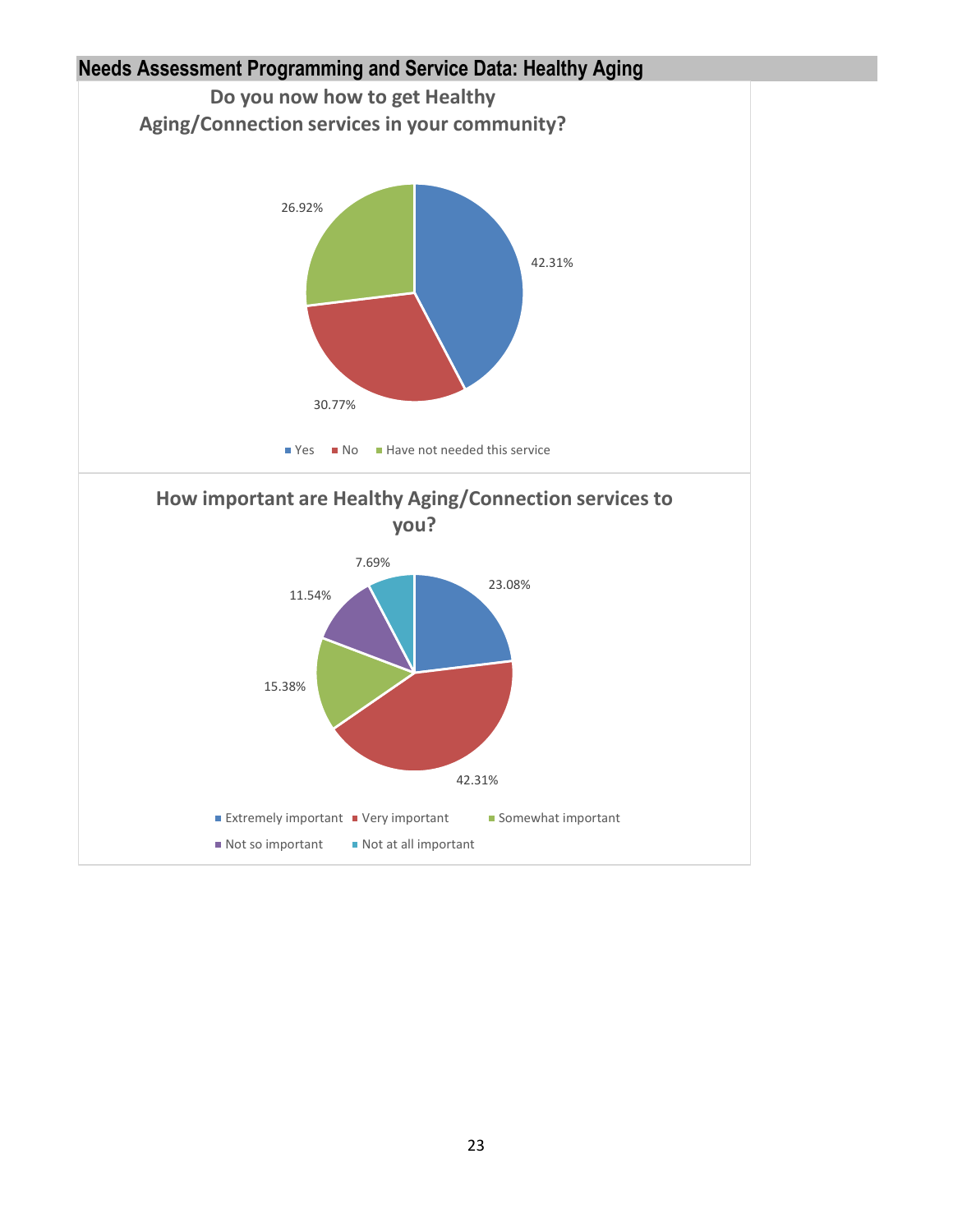



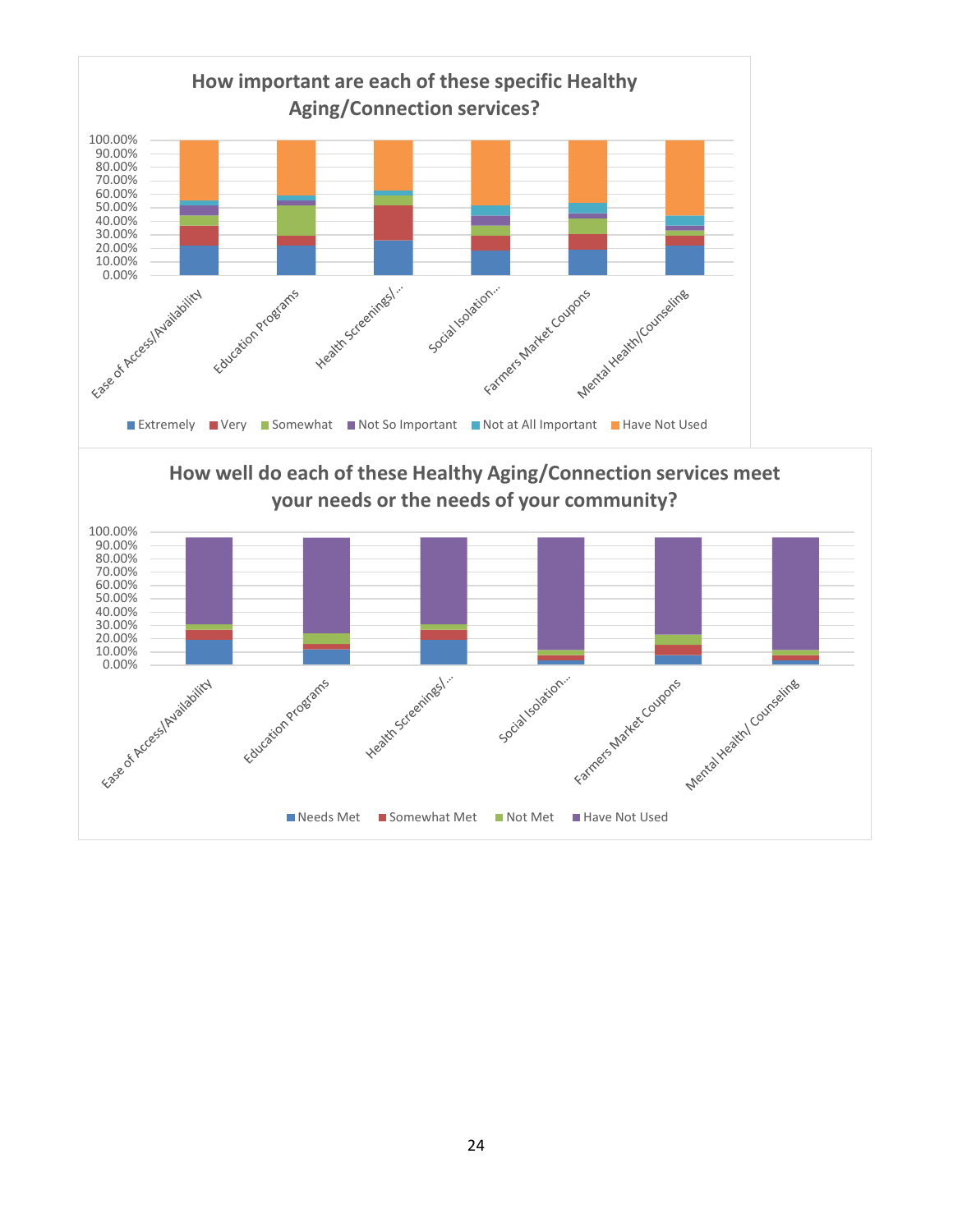

Less than half of respondents (42%) were aware of how to get Health Aging access in their community with 65% reporting that it was extremely or very important to them with health screening/preventive care ranked the most important. Half of respondents reported that services met their needs but half reported that services did not or only somewhat met their needs. 80% who used the service, reported that it met their expectations with no one reporting that it exceeded their expectations.

Follow-up for Public Comment discussion: How might Healthy Aging come closer to meeting consumer needs and increase the level of user satisfaction?

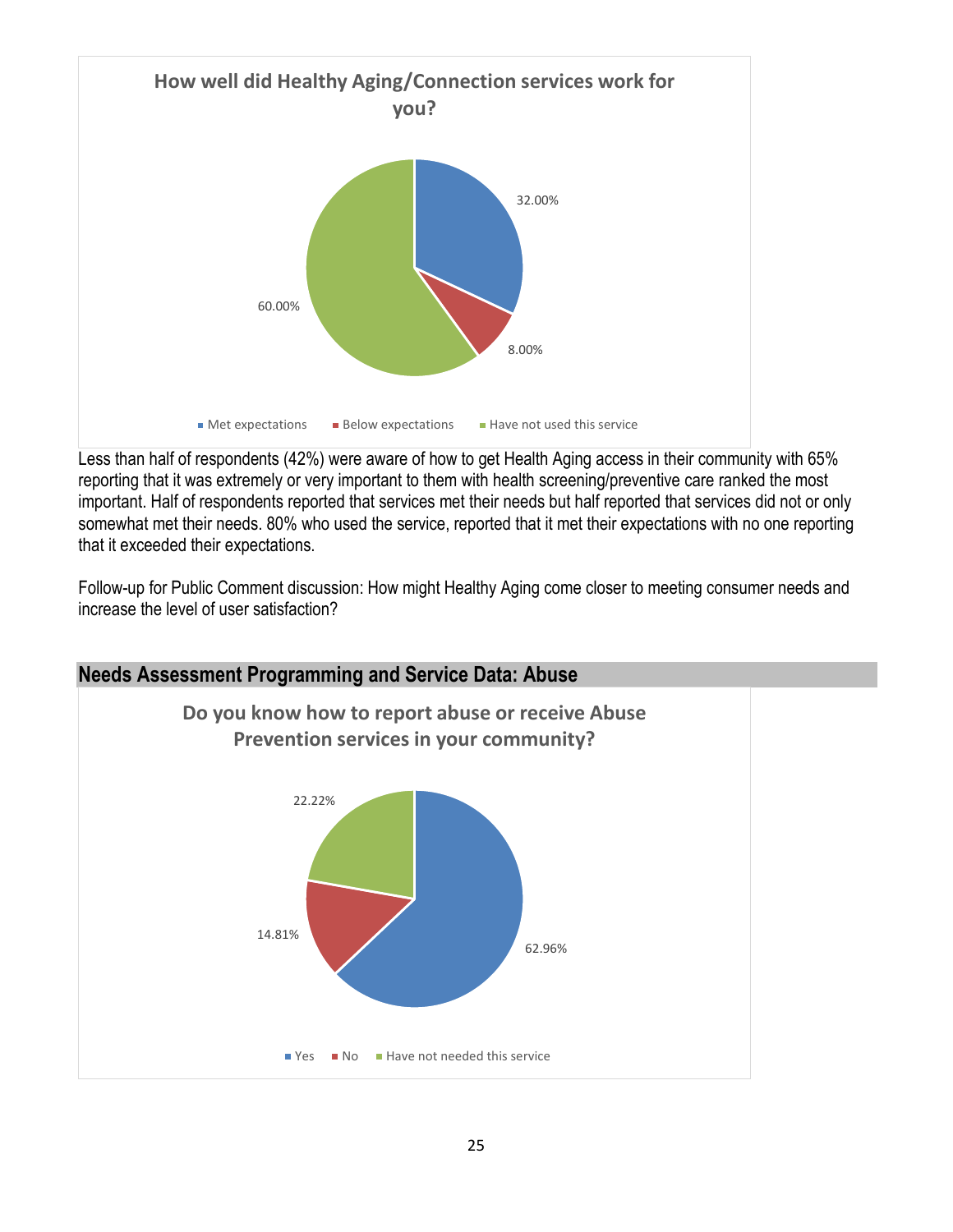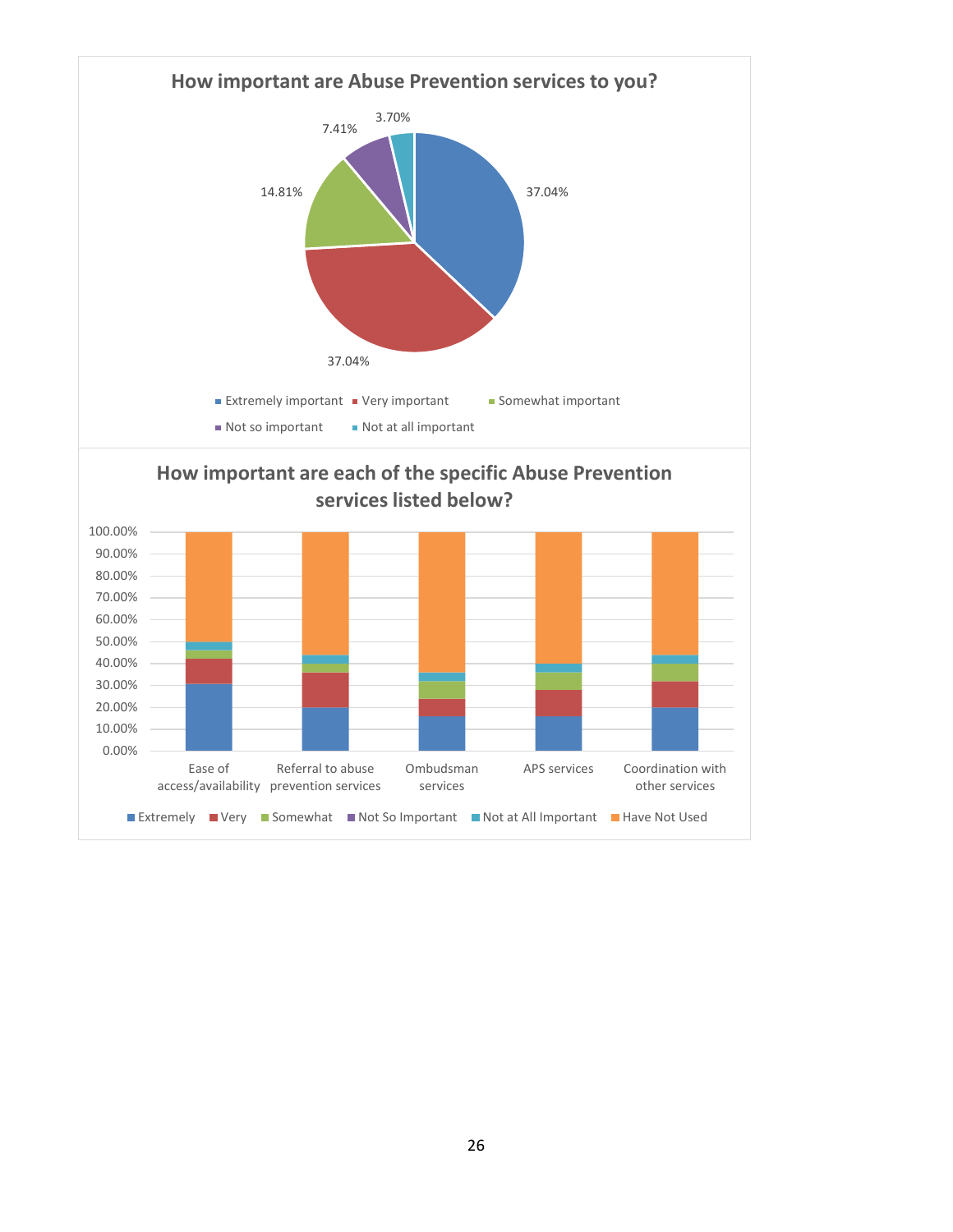

Knowing how to report abuse or receiving abuse prevention services was the highest rated (63%) of all services in our assessment with 74% reporting those services as extremely or very important with ease/accessibility being the highest ranked characteristic. Of those who reported using abuse prevention services, 100% said it met or exceeded their expectations.

Follow-up for Public Comment discussion: How might knowledge about abuse prevention services be increased?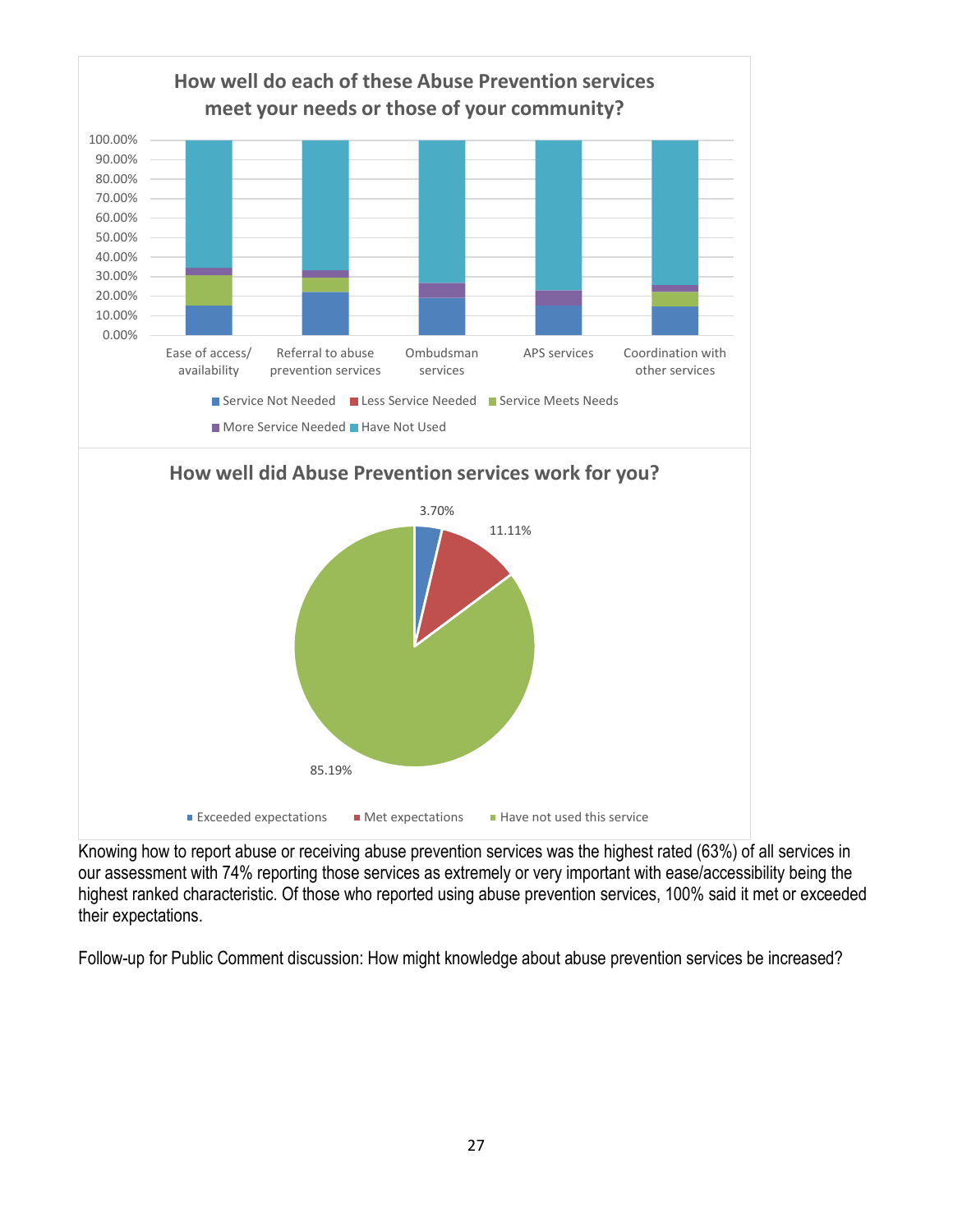#### **Needs Assessment Programming and Service Data: Medicare Assistance**

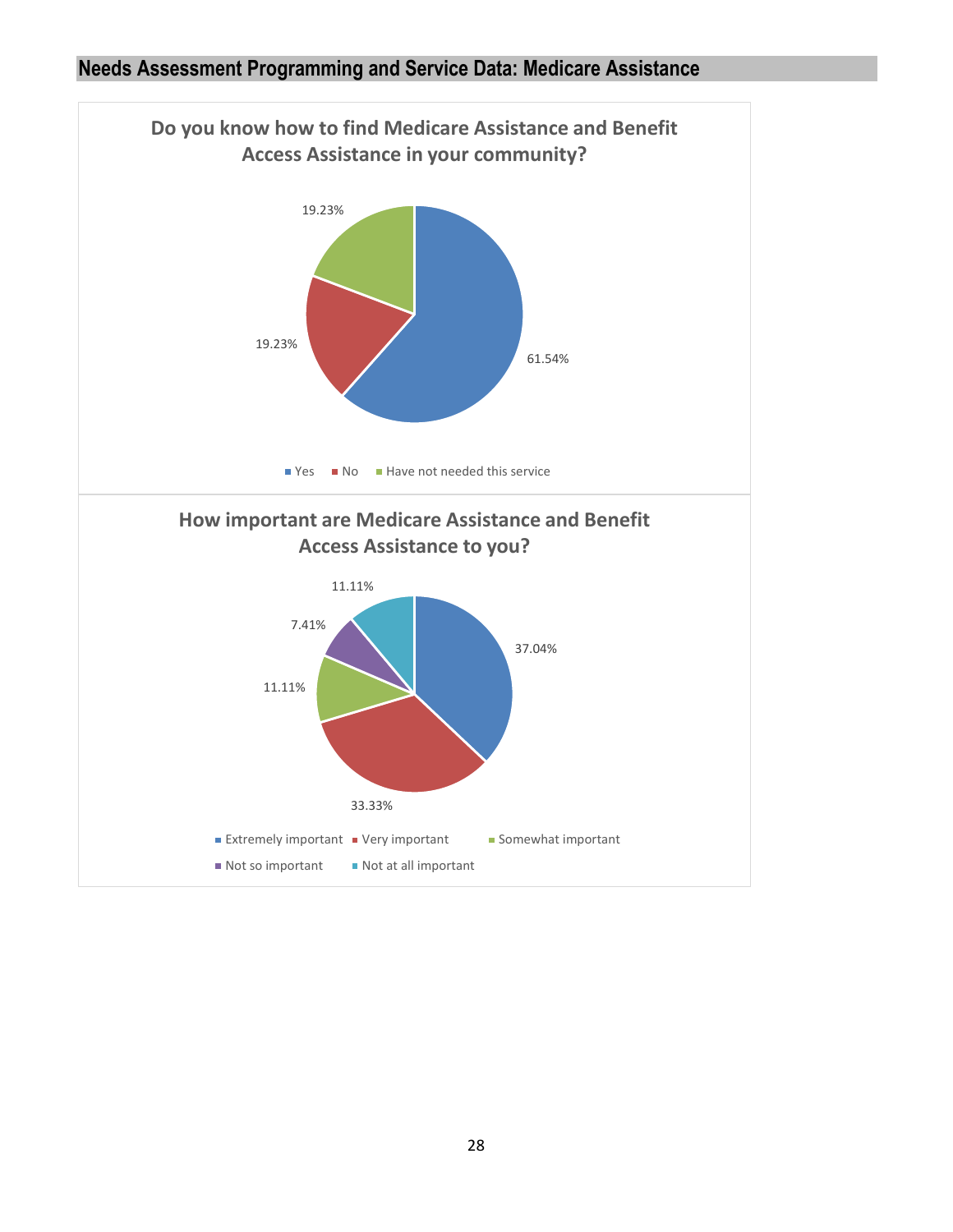

Over 61% of respondents are aware of how find Medicare assistance and benefit access with 70% reporting it as extremely or very important. All four areas of assistance were considered extremely or very important and 75% of those who needed or had used the service reported that the available service meets their needs.

Follow-up for Public Comment discussion: With most inquiries coming during Medicare open enrollment, how might consumer issues be spread throughout the year to increase consumer access and satisfaction?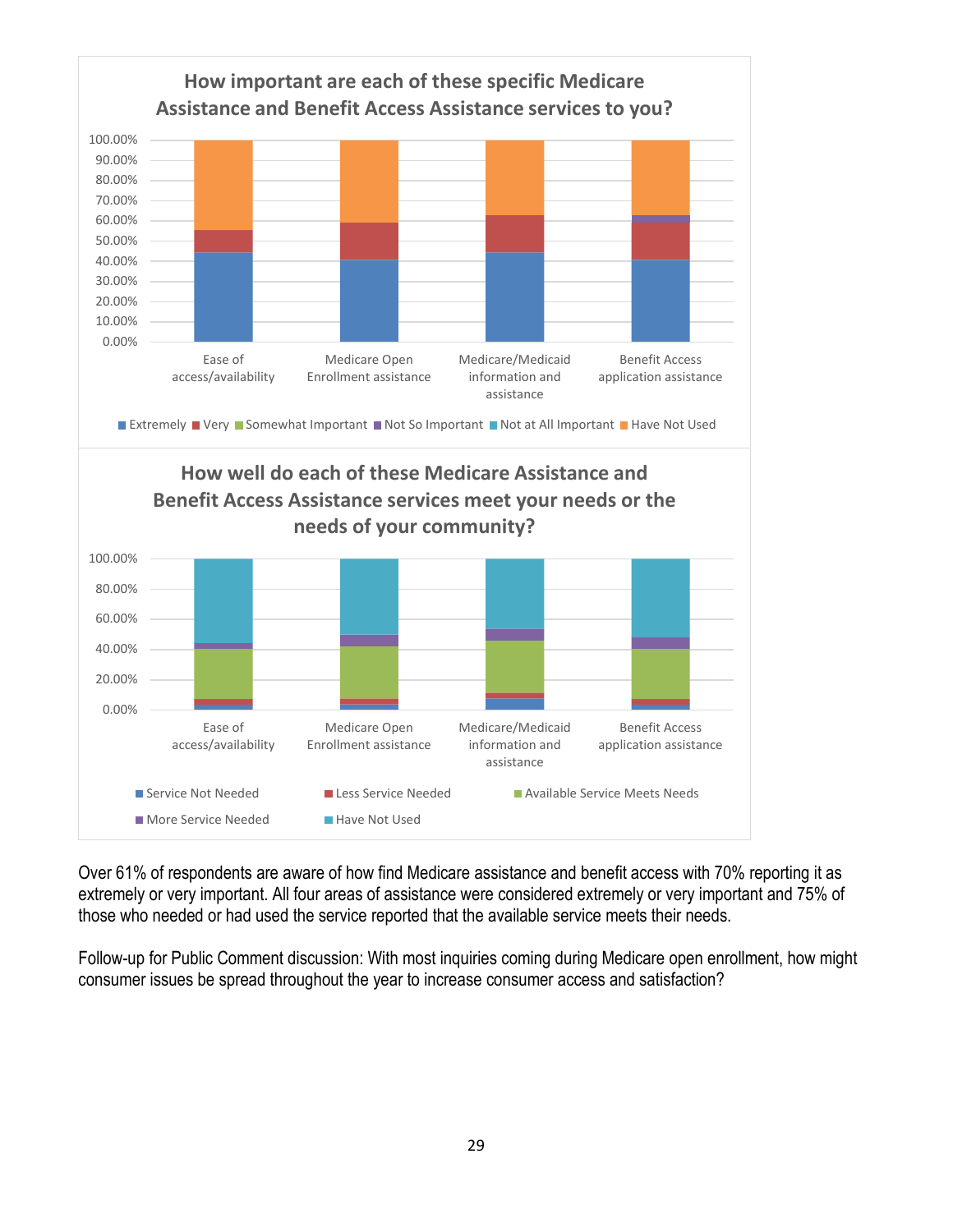#### **Services Funded**

Allocations to AgeLinc are made by Title with limited authority for the agency to transfer funds among titles. General Revenue Funds (GRF) are used to supplement or match Federal funds. The Area Agency does not differentiate between state and federal funds in its allocations for services.

These services will be funded in FY 2023:

#### **TITLE IIIB ACCESS SERVICES**

**Information and Assistance** - A service for older individuals that may (A) provide individuals with current information on opportunities and services available to the individuals within their communities; (B) assess the problems and capacities of the individuals; (C) link the individuals to the opportunities and services that are available; (D) establish adequate follow-up procedures based on the older individual's needs.

**Options Counseling** – Options Counseling is not a Title III service. It is an adjunct to Information and Assistance. It is a component of the ADRC (Aging and Disability Resource Collaboration). The goal is to facilitate informed decision-making through person-centered planning concerning Long-Term Services and Supports (LTSS), as well as to aid in streamlining access to LTSS.

**Transportation** – Involves transporting older persons (as well as caregivers and children they are raising up to age 18) to and from community facilities and resources for purposes of acquiring/receiving services, to participate in activities or attend events to reduce isolation and promote successful independent living. Service may be provided through projects specially designed for older persons or through the utilization of public transportation systems or other modes of transportation.

#### **TITLE IIIB COMMUNITY SERVICES**

**Legal Assistance** - Legal Assistance includes the arrangement and provision of assistance in resolving civil legal matters and the protection of legal rights. These services include legal advice, research and education concerning legal rights, and representation by an attorney at law, trained paralegal professional (supervised by an attorney), and/or a law student (supervised by an attorney) for an older person (or his/her representative).

#### **TITLE IIIC – NUTRITION SERVICES**

**Congregate Meals (IIIC-1)** – Makes nutritious meals available in a congregate meal setting to promote better health and to reduce isolation.

**Home Delivered Meals (IIIC-2)** – Provides nutritious meals to older persons who are homebound because of illness or incapacitating disability or are otherwise isolated.

#### **Services Funded**

#### **TITLE IIID – DISEASE PREVENTION AND HEALTH PROMOTION SERVICES**

Title IIID funds support proven evidence-based programs that enhance the wellness and fitness of the older population. Evidence-based programs have demonstrated outcomes that help participants adopt healthy behaviors and improve their health, reduce hospital stays and emergency room visits, and mitigate the negative impact of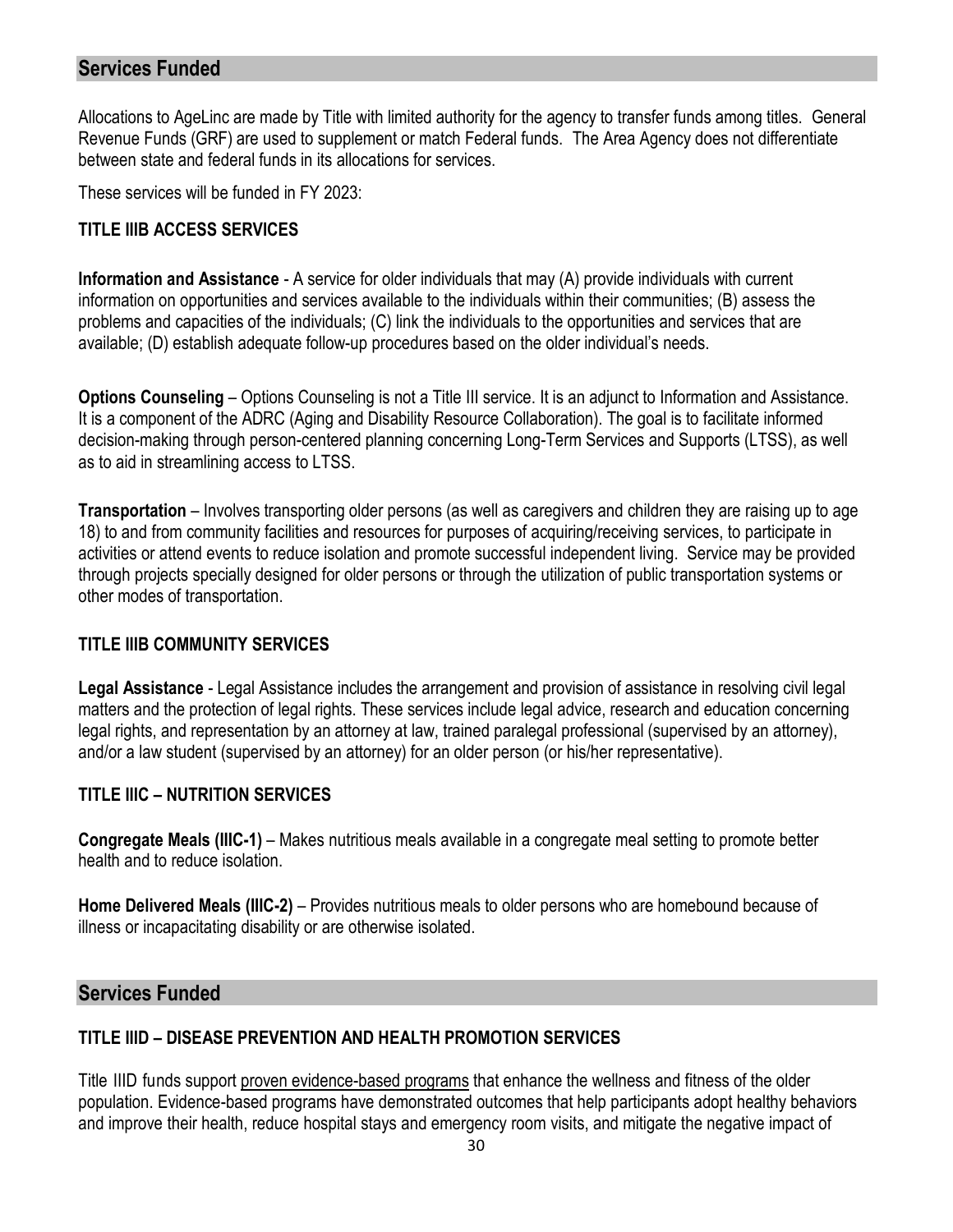chronic disease and related injuries, such as falls. The Illinois Department on Aging requires that all funded evidence-based programs meet the highest-level criteria. The Chronic Disease Self-Management Program, Diabetes Self-Management Program, Stress Busters, Bingocize, and Matter of Balance meet the highest-level criteria and are currently receiving funding.

#### **TITLE IIIE - NATIONAL FAMILY CAREGIVER SUPPORT SERVICES**

**Access Assistance –** This service assists caregivers of individuals with dementia in obtaining access to the support services and resources that are available within their communities and ensures adequate follow-up.

**Caregiver Counseling** – The service is often provided to caregivers of individuals with dementia in their homes and/or other locations convenient for them. It provides decisions and problem-solving skills related to their caregiver roles. It may also include participation in a support group.

**Legal Assistance -** see definition for Title III-B Legal Assistance

**Respite Care** – This service offers temporary, substitute supports or living arrangements for care recipients in order to provide a brief period of relief or rest for caregivers.

**Training and Education –** This service provides opportunities for caregivers of aging family members and/or kinship caregivers with legal guardianship of minors to acquire knowledge, skills, and support to better care for their loved ones.

**Kinship Family GAP and Support-** This service provides emergency financial assistance to relative caregivers of children in needs of rent/utility assistance, health care assistance, emergency childcare needs, or supplies related to the care of the minor in their custody. Referral services for The Child Only grant and other supports are also available.

#### **TITLE VII SERVICES (ADULT PROTECTIVE SERVICES)**

**Adult Protective Services (APS) -** this service is part of a statewide program designed to respond to adults with disabilities and older adults who are victims of abuse, neglect, self-neglect, and financial exploitation by building on the existing legal, medical, and social service system to assure that it is more responsive to the needs of victims and their families. Several Area Agency staff are certified caseworkers and supervisors who do not provide direct services but assist with coordinating and monitoring service providers.

**(APS) Multi-Disciplinary Teams** – Each Adult Protective Service Provider maintains a Multi-Disciplinary Team (M-Team) consisting of a diverse group of medical, legal and other specialties who meet regularly serve in a technical advisory role. The Area Agency may send a representative to each service provider's M-Team meeting once per year.

### **Services Funded**

**(APS) Fatality Review Team (FRT)** – Multidisciplinary and multi-agency reviews of deaths can assist the State and counties in developing a greater understanding of the incidence and causes of premature deaths and the methods for preventing those deaths, improving methods for investing deaths, and identifying gaps in services to at-risk adults. The Area Agency has a staff representative on the PSA07/Lincolnland Fatality Review Team which meets four times per year.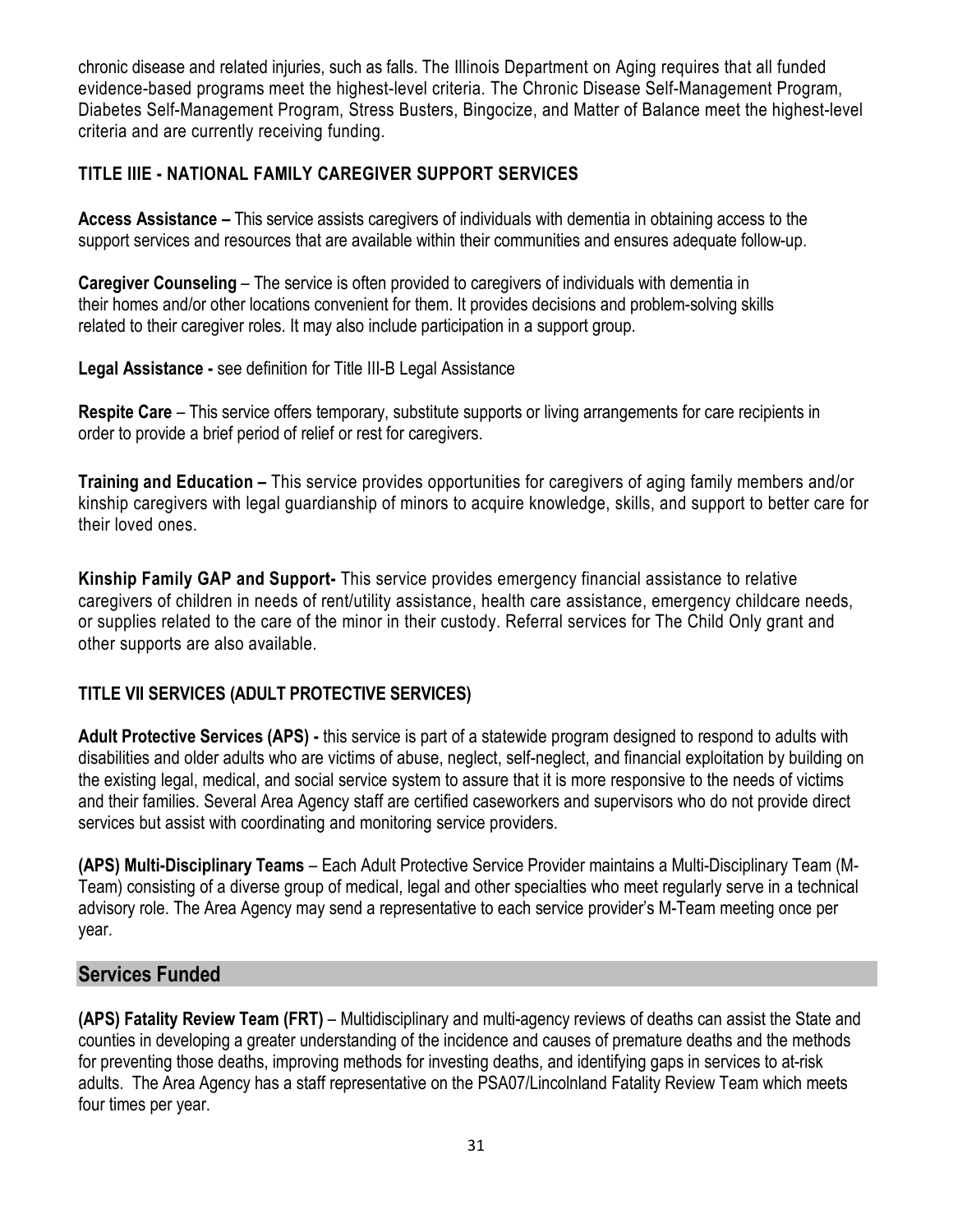**Ombudsman –** The Long-Term Care Ombudsman Program is a statewide advocacy program established and operated by the Illinois Department on Aging to protect and improve the quality of care and the quality of life for residents of long-term care facilities through individual and systemic advocacy for and on the behalf of the residents. This includes the promotion and the cultivation of best practices within long-term care services, and through the promotion of family and community involvement in the long-term care facility. It is resident-centered and makes every effort to assist, empower, represent, and intervene on behalf of the resident.

### **Home Delivered Meals- Special Focus**

Home Delivered Meals are mandated through the Older Americans Act, have a designated funding source at the federal level, are funded for each of the twelve counties in PSA 07 and are currently provided by five Grantees, each serving multiple counties.

In PSA 07, State and Federal funds awarded for Home Delivered Meals generally are matched 100% by the total of local cash, in-kind, and participant contributions.

This important program faces a number of general challenges: Fluctuating costs of food, utilities, and gasoline; stringent food preparation and training guidelines; reliance on volunteer staff to sufficiently meet their expenses; and long geographic distances (travel) required to adequately deliver safe, nutritious meals to individuals in the most isolated rural areas of AgeLinc's service counties. The greatest challenge for this service to date, which was rated as "highest importance" of all services by respondents of the FY 21 Needs Assessment Survey, has been the COVID-19 Pandemic. The early stages of the Pandemic in March of 2020 vastly increased the number of older adults in need of delivered nutrition. At present, temporary federal funds have been made available to help assist in meeting the 70%+ increase of delivered nutrition. Delivered meals has also helped to accommodate the closing of congregate meals sites (during the highest contagion numbers for Central IL). The Illinois Department on Aging, AgeLinc and PSA 07 nutrition service providers have worked closely together to meet the many challenges of the sudden increase in delivered nutrition needs, included the provision of FEMA shelf-stabled meals, and to ensure the highest possible availability and safety of service during a difficult time. It is likely that the effects of the COVID-19 Pandemic will continue to inhibit safe travel and outings for much of the aging population until mass vaccination is completed. This will require new and evolving plans to maintain funding for the now established and overwhelming need for delivered nutrition.

### **Local Service Providers**

In FY 2023, the Area Agency on Aging for Lincolnland will award funds to organizations who provide services to persons 60 years of age and over and family caregivers throughout Planning and Service Area 07. Types of agencies funded may include:

- Centers for Independent Living
- Community Action Agencies
- County Boards
- County Health Departments
- Economic Development Corporations
- Hospitals
- Mental Health Agencies
- Not-for-Profit Foundations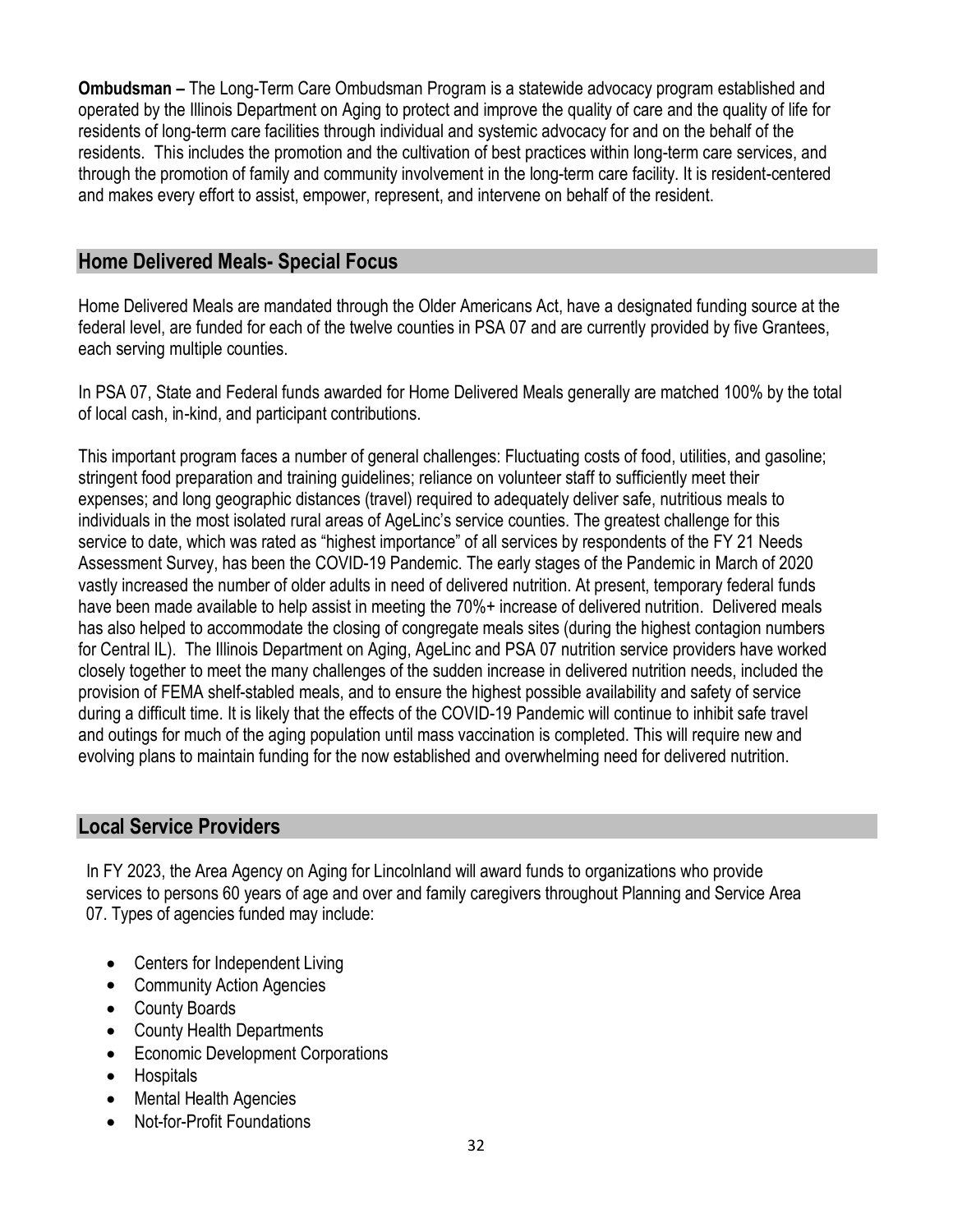- Private Not-for-Profit Social Service Organizations
- For-profit Companies (with required IDoA approval)
- **Senior Centers**

# **Area Agency on Aging for Lincolnland Direct Services**

Historically, the Area Agency on Aging has received direct service waivers from the Illinois Department on Aging to provide Title IIIB Information and Assistance and Title IIIE Training and Education services and will again request approval to provide those services for FY 2022.

#### **Title IIIB Information and Assistance**

Information and Assistance is a mandated service required of all Area Agencies on Aging as stated in the Older Americans Act regulations. While all area service providers carry out community-based information and assistance activities related to their own programs and service counties, only AgeLinc provides Information and Assistance for the aging and caregiver populations in all 12 service counties of the PSA07. This service includes response to referrals from the Gatekeeper Program, the Eldercare Locator, and the IDOA Senior Help Line. AgeLinc is the only area-wide agency which is designed to serve the 60+ population and family caregivers. To provide services to all portions of its service community, AgeLinc maintains a toll-free telephone line, has created an updated and fully accessible website, maintains a Master Resource File per county (also available in printable PDF's at [www.agelinc.org\)](http://www.agelinc.org/), and updates the Aging IS Information and Assistance database for all of PSA 07.

#### **Title IIIE Training and Education**

AgeLinc utilizes Title IIIE funds to host a large annual conference for family caregivers and relative caregivers, as well as an annual Resource Education Conference for relative Caregivers of children. The Annual Caregiver Conference was held in June of 2021 while practicing COVID-19 restrictions and distancing and is scheduled for June 18, 2022 (see [www.agelinc.org](http://www.agelinc.org/) for details). The Annual Resource Education Conference for Relative Caregivers was hosted via WebEx in August of 2021 and is scheduled for August of 2022. The Caregiver Conference is targeted to informal caregivers of individuals with dementia and relative caregivers of children throughout the planning and service area and beyond.

AgeLinc will also continue to provide caregiver education on topics of interest (such as Lunch and Learn) via AgeLinc WebEx, utilizing tablets and devices purchased by the agency for the purpose of loaning to caregivers wishing to participate in programming. Monthly sessions of the Lunch and Learn series are held during the noon hour for the convenience of working caregivers. In addition, AgeLinc will provide Caregiver Education in the form of Evidence Based Programming (Stress Busters), once Master Trainers have been trained. Further Caregiver Education opportunities will be made available during AgeLinc's monthly Community Education events which will be made available both virtually and in person at the AgeLinc office.

#### **GRF Social Isolation**

Area Agency on Aging for Lincolnland will use GRF funds to address Social Isolation in PSA 07 through community education, outreach, and intervention programs in order to reach those most at risk for social isolation. AgeLinc, in partnership with the Illinois Department on Aging and the other 12 Area Agencies on Aging in Illinois, will continue to participate in marketing efforts and data collection in PSA 07, using new and existing programs to reach socially isolated older adults and connect them with opportunities to engage with others on an ongoing basis. Funding for Social Isolation will be focused on accessible evidence-based programming and services through tablet loaner programs, tablet/phone/technology trainings, and the continued development of easy, accessible programming from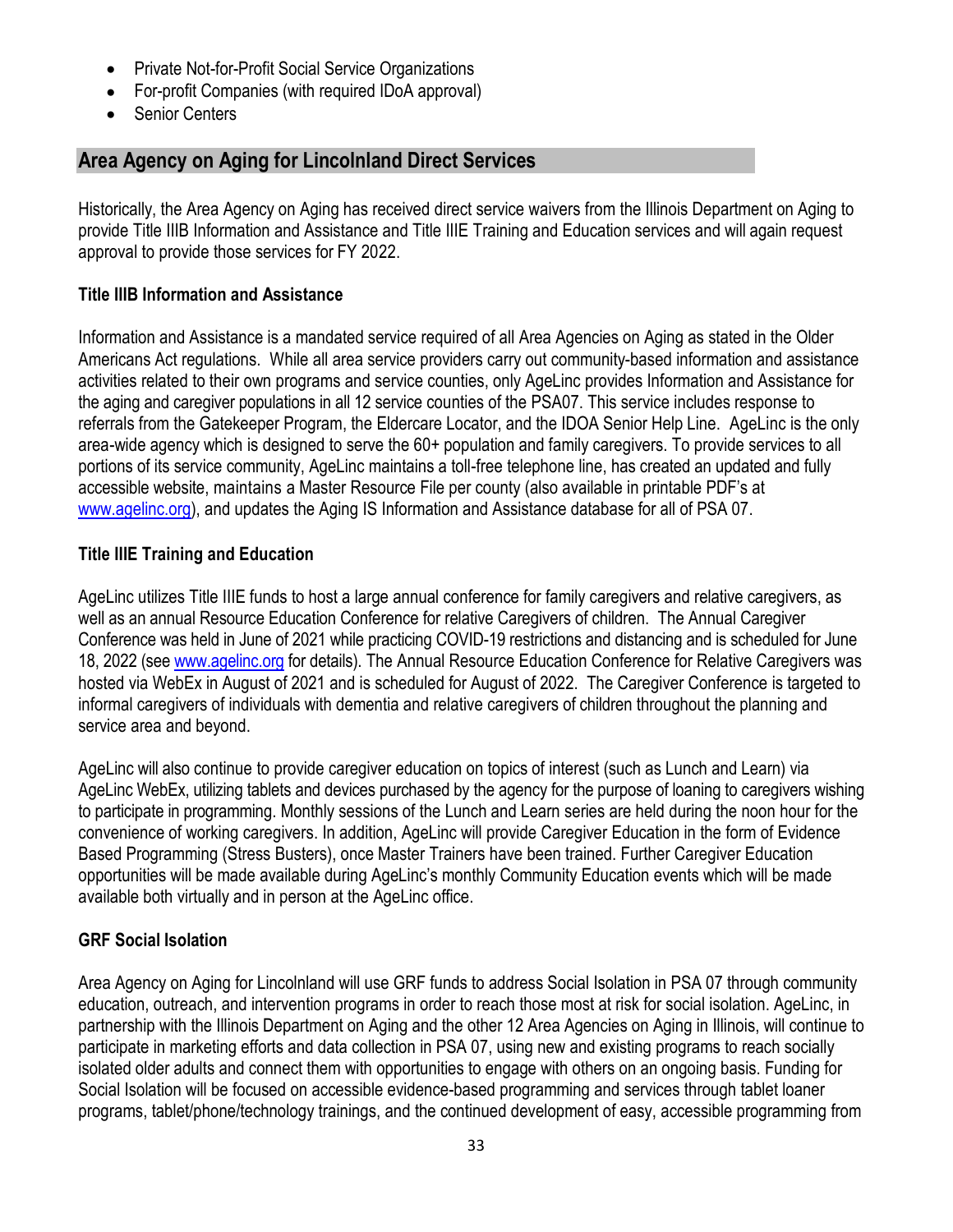the new AgeLinc webpage, allowing large and small group programming to be made available with a single click on a link. Technology staff will be available for trainings and regular updates to online, accessible programming as well as in person at the AgeLinc office. Special targeted programming will occur with the LGBTQ+ population served by AgeLinc's PrideLinc initiative.

#### **GRF Alzheimer's/Dementia Programming**

Area Agency on Aging for Lincolnland will use GRF Funds to provide Supportive Gap-Filling services to meet the needs of persons with dementia and/or their primary caregivers within PSA 07. Gap-Fill services will be approved based on allowability within one of four categories: Medical Care and Supplies, Environmental and Material Aids, Community Access, and additional respite care. In addition, funds will be allocated to the continued development of easy access and available online programming, device training, and device procurement in coordination with Illinois Assisted Technology Program (IATP).

### **Funding**

# **Fiscal Year 2023 Service Priorities**

The service priorities for Fiscal Year 2023 are outlined below. Should the amount of federal or state funding for FY07 decrease, Area Agency on Aging for Lincolnland (AAAL) will revise the service priorities based on the needs of developing a plan that would cause the least harm to consumers. Should the amount of federal and state funding increase, AAAL will extend services, addressing any unmet needs.

| <b>Service</b><br><b>Definition</b>                                                                                                                                                                                                                                                                                                                                                                                                                                                                                                                      | <b>Projected</b><br><b>Persons</b><br><b>Served</b> | <b>Projected</b><br><b>Units Served</b> | Federal<br><b>Funds</b> | <b>State</b><br><b>Funds</b> | <b>Other</b><br><b>Resources</b> |  |
|----------------------------------------------------------------------------------------------------------------------------------------------------------------------------------------------------------------------------------------------------------------------------------------------------------------------------------------------------------------------------------------------------------------------------------------------------------------------------------------------------------------------------------------------------------|-----------------------------------------------------|-----------------------------------------|-------------------------|------------------------------|----------------------------------|--|
| <b>Title III B Services</b>                                                                                                                                                                                                                                                                                                                                                                                                                                                                                                                              |                                                     |                                         |                         |                              |                                  |  |
| <b>Transportation</b>                                                                                                                                                                                                                                                                                                                                                                                                                                                                                                                                    | 4,783                                               | 62,472                                  | 222,153                 | 392,447                      | 387,936                          |  |
| (Provided by grantees throughout the entire service area.) Transporting older persons to and from community facilities<br>and resources for the purpose of acquiring and receiving services, participating in activities, and attending events in<br>order to reduce isolation and promote successful independent living. Providing assisted transportation to older persons<br>who have difficulty using regular transportation. Assisted Transportation is "door to door", and the escort will often wait<br>with the older person at the destination. |                                                     |                                         |                         |                              |                                  |  |
| Information &<br><b>Assistance (Community)</b>                                                                                                                                                                                                                                                                                                                                                                                                                                                                                                           | 8,489                                               | 27,710                                  | 48,570                  | 153,316                      | 20,533                           |  |
| (Provided by multiple grantees throughout the service area.) Providing current information on opportunities and<br>services available to seniors and people with disabilities within their communities; links the individuals to the services<br>that are available; and, to the maximum extent practical, ensures that the individuals receive the services needed by<br>establishing adequate follow-up procedures.                                                                                                                                    |                                                     |                                         |                         |                              |                                  |  |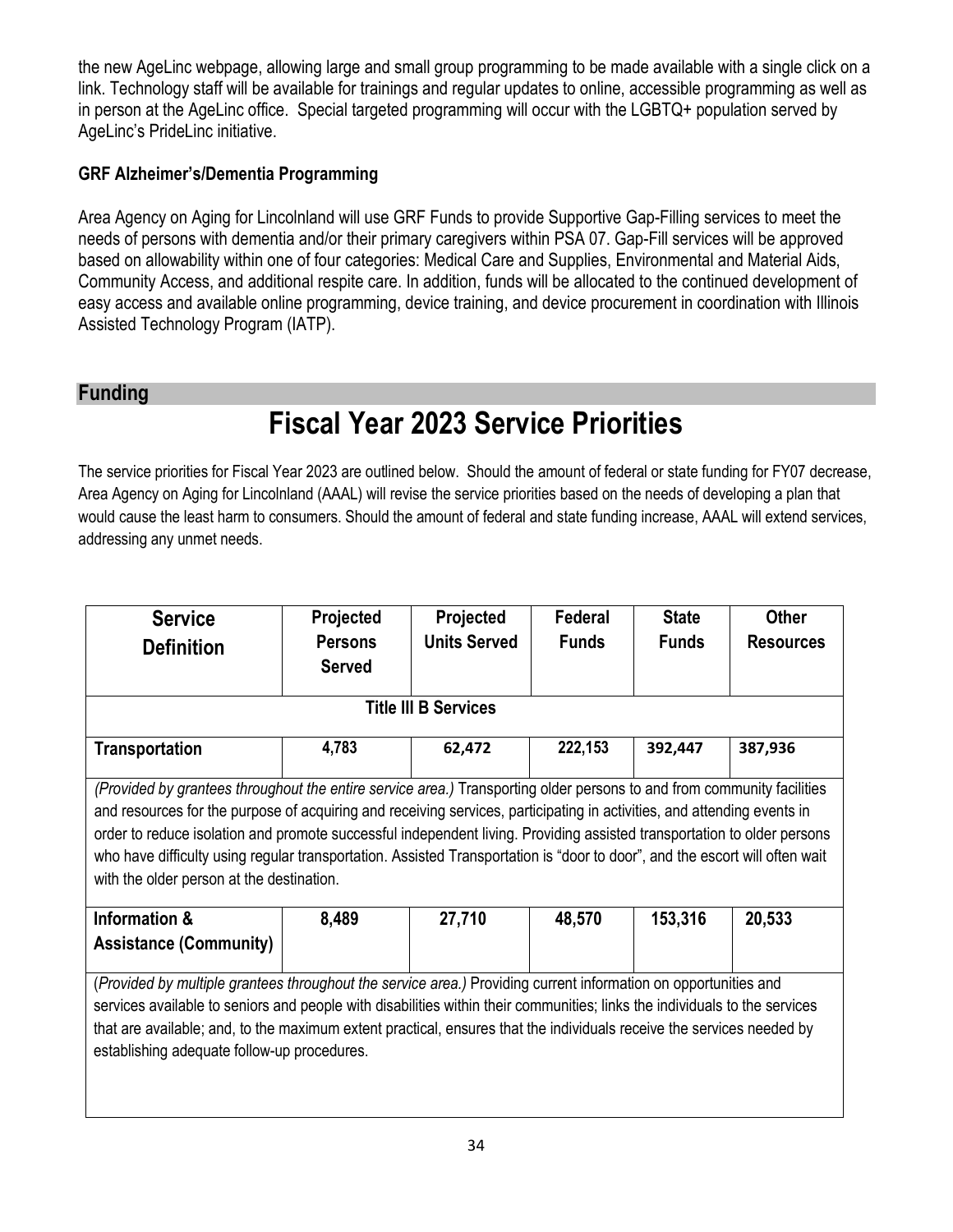| <b>Information &amp; Assistance</b><br><b>AAAL</b>                                                                                                                                                                                                                                                                                                                                                                                                    | 840   | 952                         | 44,000  |           | 7,480   |  |
|-------------------------------------------------------------------------------------------------------------------------------------------------------------------------------------------------------------------------------------------------------------------------------------------------------------------------------------------------------------------------------------------------------------------------------------------------------|-------|-----------------------------|---------|-----------|---------|--|
| (Funds allocated specifically for information and assistance in the AAAL location.)                                                                                                                                                                                                                                                                                                                                                                   |       |                             |         |           |         |  |
| <b>Legal Assistance</b>                                                                                                                                                                                                                                                                                                                                                                                                                               | 126   | 808                         | 56,100  |           | 24,714  |  |
| (Provided by one grantee for the entire service area.) Legal services that include arranging/providing assistance in<br>resolving civil legal matters and the protection of legal rights, research and education of legal rights, representation<br>by an attorney at law or paralegal for older persons.                                                                                                                                             |       |                             |         |           |         |  |
| <b>Long Term Care</b><br><b>Ombudsman</b>                                                                                                                                                                                                                                                                                                                                                                                                             | N/A   | N/A                         | 30,296  | 135,900   | 24,930  |  |
| (Provided by AAAL throughout the whole service area.) Advocates for residents of long-term care facilities, developing<br>rapport with residents and providing advocacy, support and education about their rights.                                                                                                                                                                                                                                    |       |                             |         |           |         |  |
|                                                                                                                                                                                                                                                                                                                                                                                                                                                       |       | <b>Title III-C Services</b> |         |           |         |  |
| <b>Congregate Meals</b>                                                                                                                                                                                                                                                                                                                                                                                                                               | 975   | 75,021                      | 613,426 |           | 244,490 |  |
| (Provided by multiple grantees throughout the service area.) Providing nutritious meals in congregate<br>setting.                                                                                                                                                                                                                                                                                                                                     |       |                             |         |           |         |  |
| <b>Home Delivered Meals</b>                                                                                                                                                                                                                                                                                                                                                                                                                           | 2,133 | 307,860                     | 361,150 | 1,904,900 | 630,676 |  |
| (Provided by multiple grantees throughout the whole service area.) Nutritious meals delivered to older<br>persons who are homebound because of illness/disability.                                                                                                                                                                                                                                                                                    |       |                             |         |           |         |  |
| <b>Title III-D Services</b>                                                                                                                                                                                                                                                                                                                                                                                                                           |       |                             |         |           |         |  |
| <b>Evidence-Based</b><br><b>Programs</b>                                                                                                                                                                                                                                                                                                                                                                                                              | 73    | 792                         | 35,277  |           |         |  |
| (Provided by grantees in Jersey and Macoupin County.) Providing education and assistance for long-term chronic<br>disease management and diabetes management while collecting data on services and procedures for seniors<br>managing their own long-term health needs (Macoupin County). Providing Matter of Balance (MOB) fall assessment,<br>prevention trainings and interventions while collecting data to reduce fall risk for seniors at home. |       |                             |         |           |         |  |
| <b>Title III-E Services</b>                                                                                                                                                                                                                                                                                                                                                                                                                           |       |                             |         |           |         |  |
| <b>In-Home Respite</b>                                                                                                                                                                                                                                                                                                                                                                                                                                | 113   | 3,730                       | 95,854  |           | 12,839  |  |
| (Provided by grantees throughout the entire service area.) Providing temporary, substitute support to allow family<br>caregivers a brief period for rest or to attend to other needs or to help seniors with disabilities in home.                                                                                                                                                                                                                    |       |                             |         |           |         |  |
| <b>Access Assistance</b>                                                                                                                                                                                                                                                                                                                                                                                                                              | 631   | 1,100                       | 40,543  |           | 6,373   |  |
| (Provided by grantees throughout the entire service area.) Providing caregivers with current information on<br>opportunities and services available to them within their communities; links the individuals to the services that are<br>available; and, to the maximum extent practical, ensures that the individuals receive the services needed by                                                                                                  |       |                             |         |           |         |  |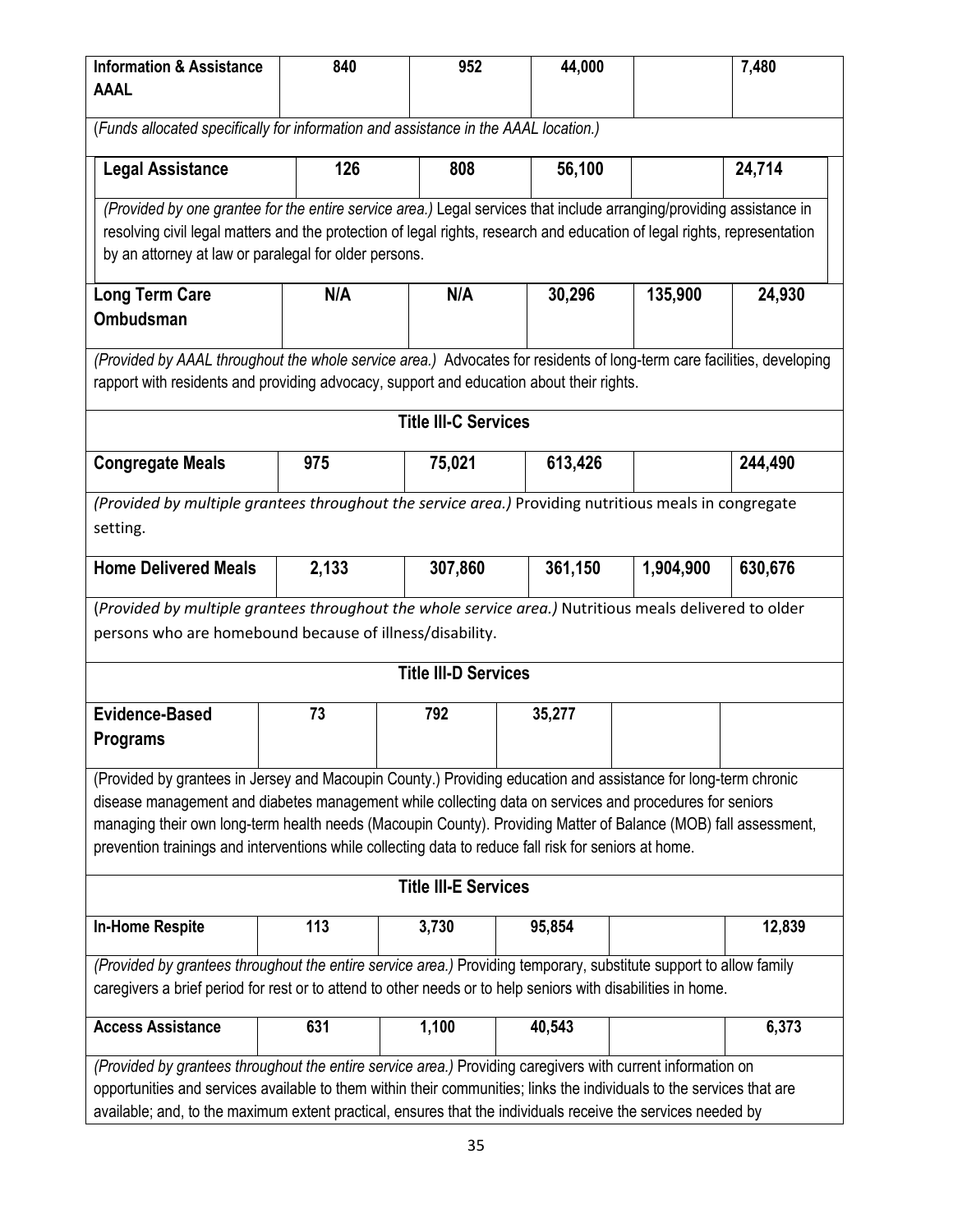| establishing adequate follow-up procedures.                                                                                 |                                                                                                                        |         |           |           |           |  |
|-----------------------------------------------------------------------------------------------------------------------------|------------------------------------------------------------------------------------------------------------------------|---------|-----------|-----------|-----------|--|
| <b>Training &amp; Education</b>                                                                                             | 277                                                                                                                    | 644     | 18,545    |           | 3,245     |  |
| (AAAL)                                                                                                                      |                                                                                                                        |         |           |           |           |  |
| (Provided by AAAL throughout the service area.) Information Service that is directed to large audiences of current and      |                                                                                                                        |         |           |           |           |  |
| potential caregivers, such as monthly Lunch and Learns the Senior Caregivers Conference.                                    |                                                                                                                        |         |           |           |           |  |
| <b>Legal Assistance</b>                                                                                                     | $\overline{7}$                                                                                                         | 45      | 8,536     |           | 3,693     |  |
| (Provided by one grantee for the entire service area.) Legal services that include arranging/providing assistance in        |                                                                                                                        |         |           |           |           |  |
| resolving civil legal matters and the protection of legal rights, research and education of legal rights, representation by |                                                                                                                        |         |           |           |           |  |
| an attorney at law or paralegal for older persons.                                                                          |                                                                                                                        |         |           |           |           |  |
| <b>Counseling</b>                                                                                                           | 126                                                                                                                    | 1,110   | 96,922    |           | 15,122    |  |
| (Provided by grantees throughout service area.) Office-based personal counseling services and group                         |                                                                                                                        |         |           |           |           |  |
| counseling services to address caregiver needs associated with stress relief, information, respite needs, and               |                                                                                                                        |         |           |           |           |  |
|                                                                                                                             | any additional support services needed by the caregiver.                                                               |         |           |           |           |  |
| <b>Title VII Services</b>                                                                                                   |                                                                                                                        |         |           |           |           |  |
| <b>Adult Protective</b>                                                                                                     | N/A                                                                                                                    | N/A     | 14,165    |           | N/A       |  |
| <b>Services (M-Teams)</b>                                                                                                   |                                                                                                                        |         |           |           |           |  |
|                                                                                                                             | (Provided by grantees throughout the service area.) A service that responds to reports of abuse, neglect and financial |         |           |           |           |  |
| exploitation of older adults (60+) and adults with disabilities (18-59) providing investigation, intervention and follow-up |                                                                                                                        |         |           |           |           |  |
| services to victims.                                                                                                        |                                                                                                                        |         |           |           |           |  |
| Ombudsman                                                                                                                   | N/A                                                                                                                    | N/A     | 30,507    |           | N/A       |  |
| (Provided by AAAL throughout service area.) Advocating for residents of long-term care facilities, developing rapport       |                                                                                                                        |         |           |           |           |  |
| with residents and providing advocacy, support and education about their rights.                                            |                                                                                                                        |         |           |           |           |  |
| <b>Grand Total</b>                                                                                                          | 18,573                                                                                                                 | 482,244 | 1,716,044 | 2,586,563 | 1,382,031 |  |

\*Funds based on FY23 Allocations. Persons and Units based on FY22 projections.

\*\*Other Resources include: Nutrition Services Incentive Program (NSIP), Program income, Local Cash, In-Kind.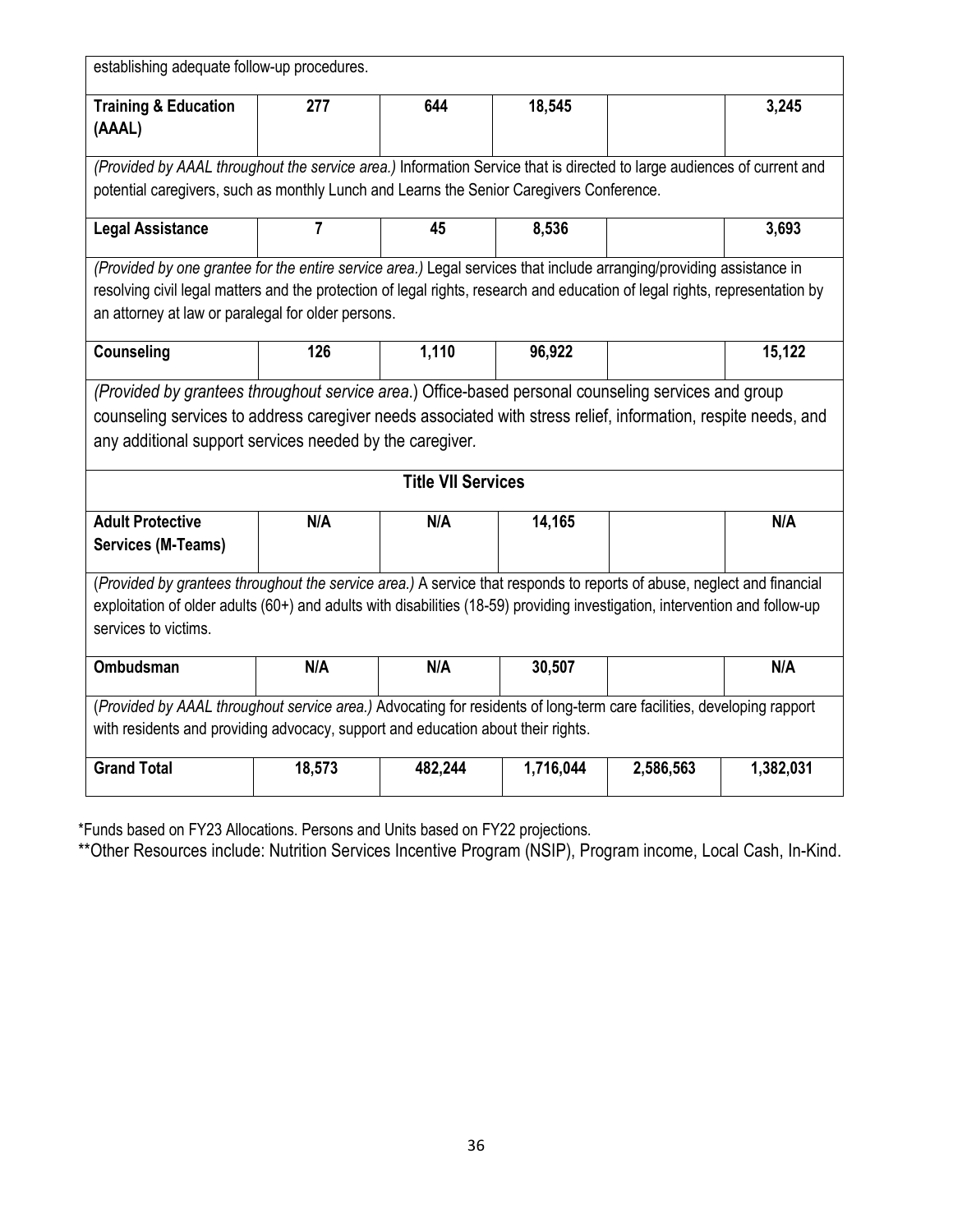## **AREA AGENCY ON AGING FOR LINCOLNLAND ADMINISTRATIVE AND ADMINISTRATIVELY RELATED DIRECT SERVICES**

# **FY 2023 PROJECTED BUDGET**

Under the Older Americans Act of 1965 and subsequent amendments, it is the responsibility of the Area Agency on Aging to provide leadership in the development and enhancement of a comprehensive and coordinated community-based service system for the elderly through the Administration of State and Federal funds, and through advocacy, coordination, and program development. Area Agencies must limit administrative costs to 10% of the Title III allocation for the Planning and Service Area. The Agency projects to spend approximately \$287,164 for Title III/GRF and Title VII-EA administration during Fiscal Year 2023.

#### **Administrative activities in Fiscal Year 2023 will include:**

- **D** Overall Management of the Area Agency
- D Budgeting, Accounting and Fiscal Management
- **Planning and Procurement of Services**
- **Contract Administration**
- **D** Coordination and Training
- Representation on task forces, committees and coalitions
- Developing and maintaining website [\(www.aginglinc.org\)](http://www.aginglinc.org/) and informational materials
- Updating Policy and Program Operations Manual for grantees
- D Maintaining accurate information in the AgingIS database

#### **Administratively Related Direct Services and the projected costs for Fiscal Year 2023 are listed below.**

#### **Program Development Example 201,708**

 AgeLinc activities include working with various State and local organizations to establish new services, monitoring and evaluating existing programs, conducting the subgrantee application process, reviewing applications for funding, reviewing required subgrantee reports, providing technical assistance, and completing required reports to the Department on Aging.

#### **Advocacy Advocacy 324,914**

AgeLinc conducts annual Public Hearings in conjunction with the Area Plan or amendments to the Area Plan. AgeLinc attends legislative hearings and advocates to members of Congress and the Illinois Legislature on behalf of the needs of the elderly in our area. The AgeLinc "PrideLinc" Committee and Social Isolation Taskforce undertakes activities to advocate on behalf of the area's minority adult population and socially isolated older adult populations at local levels.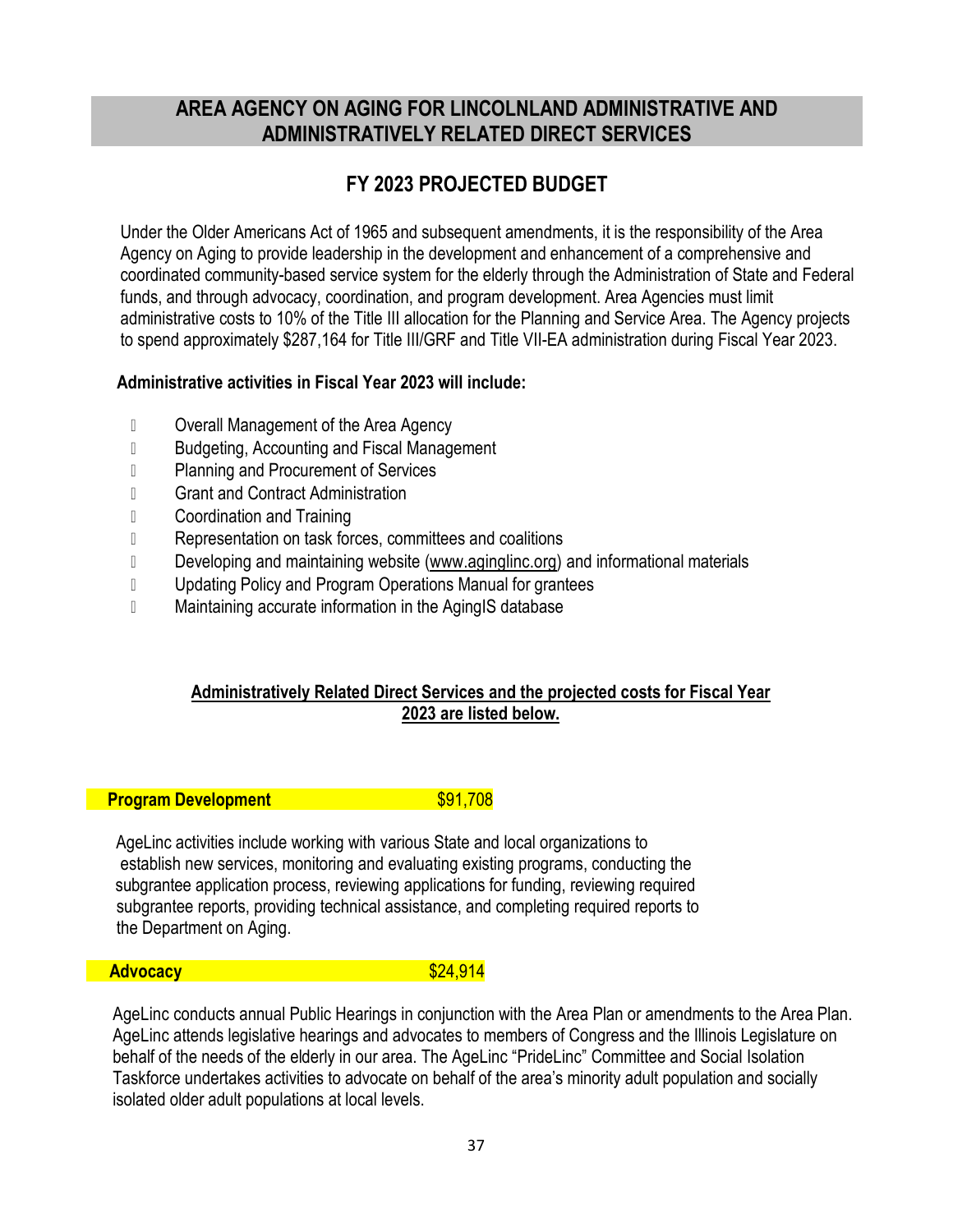#### **Coordination** \$64,928

AgeLinc assists service providers develop and follow service standards and policies necessary for maintaining a comprehensive and integrated service system, facilitates coordination meetings among service providers, works with agencies outside the Title III network, and links with other social service networks. Area Agency staff members participate on the Illinois Caregiver Task Force, the Illinois Nutrition Advisory Council, the Ombudsman Advisory Council, and the Illinois Senior Olympics Steering Committee. AAAL also participates in the annual Senior Celebration, and participates as leader in the coordination of the areawide response to the need for assistance with Medicare Part D enrollment. AgeLinc is a member of the Illinois Association of Area Agencies on Aging with the CEO serving as Treasurer, the National Association of Area Agencies on Aging (USAging), and the Illinois Aging Services Foundation.

#### **Other AgeLinc Activities**

In addition to the persons served through programs funded with Federal and State funds awarded by AgeLinc, the agency serves individuals through the following activities:

 Senior Employment Specialist Program - The Area Agency provides initial eligibility screening for an employment training program for people who are age 55 and older, and who meet Federal poverty guidelines. Those who self-report that they meet the initial criteria are referred to National ABLE for additional screening and information. The training program takes place at a host site and lasts a maximum of 48 months.

Senior Farmers' Market Nutrition Program - AAAL oversees the distribution of coupons to eligible seniors to be used to purchase fresh, locally grown produce in two counties. This program is available in Sangamon, Jersey, Logan, and Morgan counties.

Senior Health Assistance Program (SHAP) – The Area Agency and its network of local service providers have been active in efforts to assist older persons and persons with disabilities to learn about, select, and enroll in Medicare Part D and other pharmaceutical assistance programs.

 Senior Health Insurance Program (SHIP) – AAAL is a certified SHIP site and educates consumers and answers questions about Medicare, Medicare Supplements, long term care insurance, Medicare HMOs, private fee-forservice and other health insurance; assists in filing Medicare and Medicare Supplement claims; and analyzes Medicare Supplement and long-term care policies.

 Senior Medicare Patrol Program – AAAL participates in this statewide partnership with the other Area Agencies in Illinois, coordinated by AgeOptions. The goal is to help fight waste, fraud and abuse, ensuring that benefits are not exploited and that people get the health care assistance they need.

The Illinois Senior Olympics Advisory Committee - An Area Agency representative attends and participates in Advisory meetings. One or more Area Agency representatives volunteer(s) at the Senior Olympics.

 The Central Illinois Senior Celebration - Several AAAL staff attend and distribute information at the event which often attracts about 3,000 older adults who participate in health screenings and learn about a wide array of services and resources.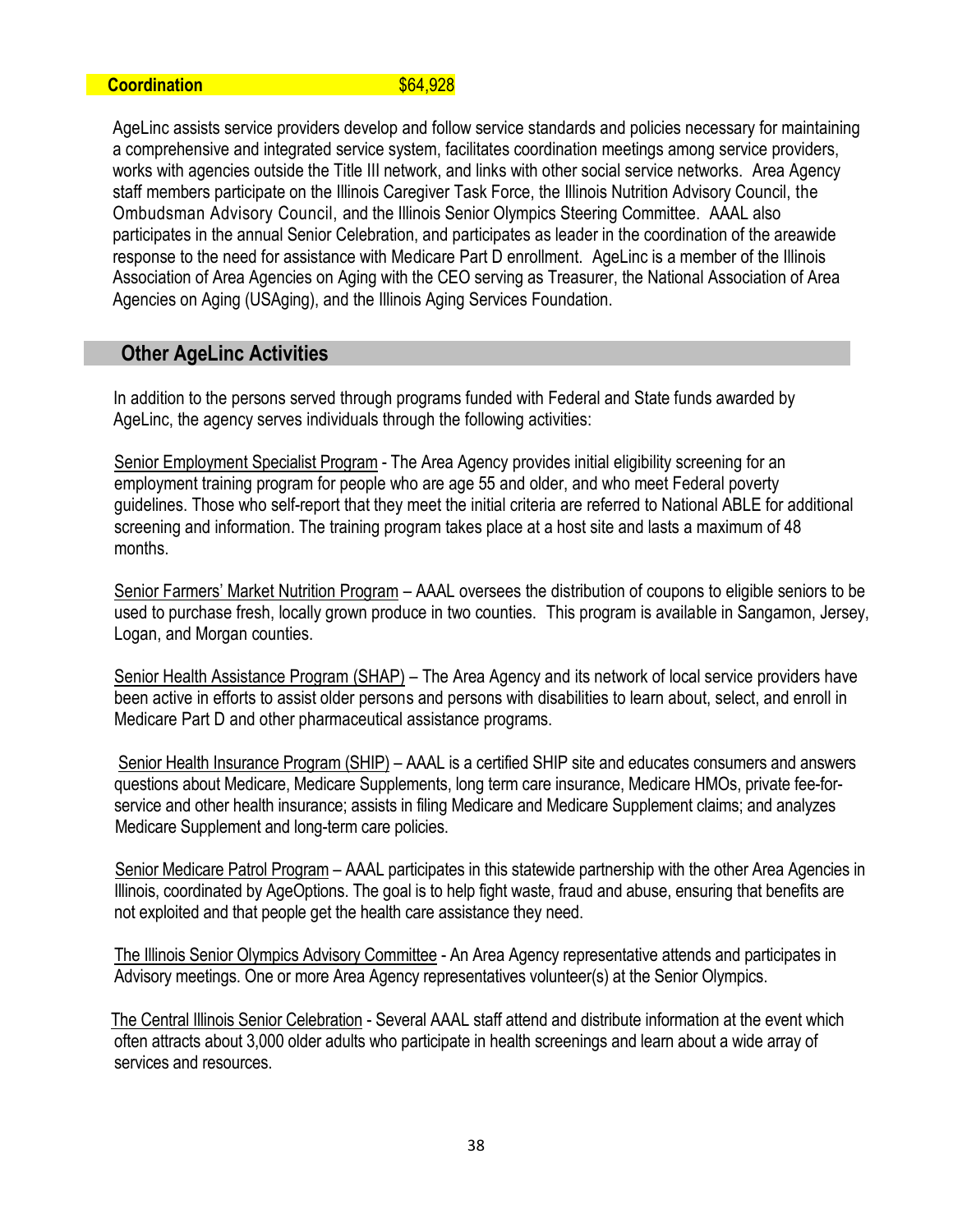Aging and Disabilities Resource Collaboration (ADRC) – The Lincolnland ADRC consists of representatives from the Illinois Network of Centers for Independent Living (INCIL), all three Community Care Units, all three Centers for Independent Living, and other community service providers who meet quarterly and work together in a coordinated manner to provide consumers with points of entry to public benefit programs, community- based services and long-term support services.

 Springfield Dementia Friendly Community – AgeLinc developed a community-based task force which created goals for Springfield, IL to obtain the status of a Dementia Friendly Community. In November of 2020, Springfield, IL was registered as a Dementia Friendly Community through Rush University's Dementia Friendly Illinois and Dementia Friendly America. The task force meets monthly to work towards the unform goal of providing Dementia Friendly education to as much of the community as possible and incorporating businesses, parks, libraries, and first responders into the effort of being accessible to individuals with dementia and their caregivers/families.

 AgeLinc Diversity Programming – AgeLinc works closely with members of minority populations in three of service counties, developing goals to better engage all portions of the service population in the PSA07. In addition, in 2021, AgeLinc developed a program committee to guide "PrideLinc" in developing LGBTQ+ programming and to focus on targeted outreach, engagement, and inclusivity in both services and governing boards. These groups have resulted in the creation of a home delivered meal program focused on serving persons of color in Sangamon County, as well as a weekly LGBTQ+ meal program for older adults that includes targeted social isolation programming.

 Community Education - AgeLinc is developing monthly education opportunities open to the general public through AgeLinc's website and focused on the socializing needs of individuals who cannot easily leave their homes. These Community Education opportunities will be offered via a free link on the AgeLinc webpage and will offer education on such topics as financial management, fall prevention, volunteer opportunities, and more.

 Committees and Task Forces: Illinois Department on Aging Ombudsman Advisory Group, Illinois Association of Area Agencies on Aging (I4A), including the I4A Legislative Committee, IDOA Nutrition Advisory Council, AgeLinc Diversity Task Force (now branded as PrideLinc), AgeLinc Springfield Dementia Friendly Task Force, AgeLinc Social Isolation Task Force.

#### **Area Plan Initiatives**

The following initiatives are special activities that Area Agency staff members will address during this 3-year Area Plan.

**Enhance Illinois' Existing Community-Based Service Delivery System to Address Social Isolation among Oder Adults**: Reduce the social isolation of older people in PSA 07. AgeLinc has developed a Task Force consisting of business and community leaders and volunteers to address Social Isolation in PSA 07. With the turnover of staff, this group has been newly organized to determine the best way to address social isolation in PSA07. Training is currently being re-vamped, and community presentations are planned for the remainder of FY22 and for FY23 to ramp up awareness. Currently the Social Isolation Task Force includes individuals from the medical community, service providers, city officials, board of directors, advisory council, and staff. AgeLinc continues interventions in the service area for those older adults identified as being at risk for social isolation by referring the individual to transportation, the Friendly Caller Program, and accessible online programming/ technology training for older adults. AgeLinc is working with other Area Agencies on Aging in Illinois, the Illinois Department on Aging, and AARP to help identify what services are having the greatest impact on social isolation, specifically during the